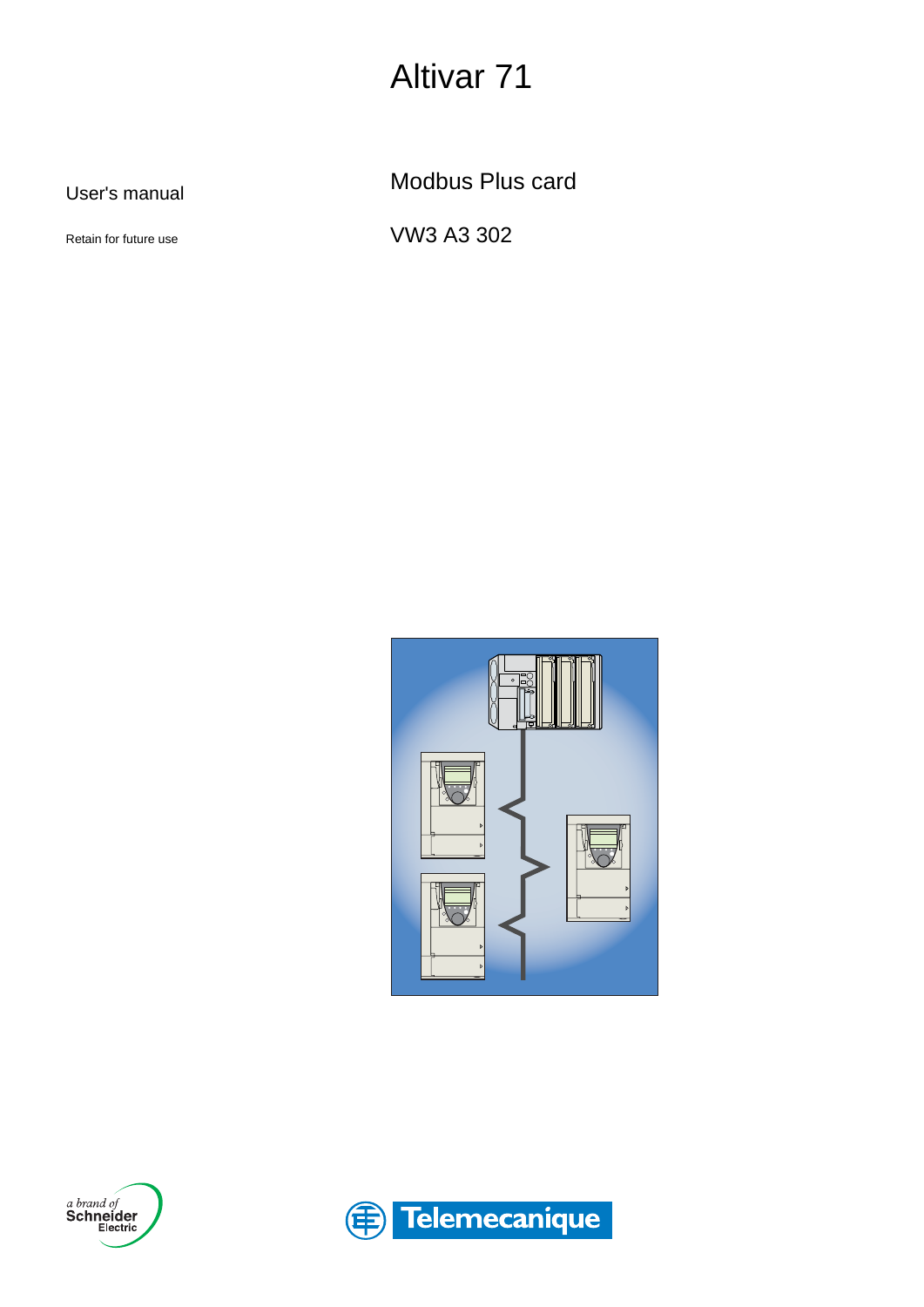## **Contents**

| 1. Before you begin a state of the state of the state of the state of the state of the state of the state of the                                                                                                                     |                                  |
|--------------------------------------------------------------------------------------------------------------------------------------------------------------------------------------------------------------------------------------|----------------------------------|
|                                                                                                                                                                                                                                      |                                  |
|                                                                                                                                                                                                                                      |                                  |
| 4. 3. Installing the card in the drive entries and the contract of the drive entries and the card in the drive                                                                                                                       |                                  |
| 5. Connecting to the network <u>experimental control and the set of the set of the set of the set of the set of the set of the set of the set of the set of the set of the set of the set of the set of the set of the set of th</u> | $\mathbf{Q}$                     |
|                                                                                                                                                                                                                                      | 12                               |
|                                                                                                                                                                                                                                      | 20                               |
| 8. 6. Card fault <b>contract and the contract of the contract of the contract of the contract of the contract of the contract of the contract of the contract of the contract of the contract of the contract of the contract of</b> | 21<br>21<br>21<br>23<br>24<br>24 |

While every precaution has been taken in the preparation of this document,<br>Schneider Electric SA assumes no liability for any omissions or errors it may contain, nor for any damages resulting from the application or use of the information herein.

The products and options described in this document may be changed or modified at any time, either from a technical point of view or in the way they are operated. Their<br>description can in no way be considered contractual.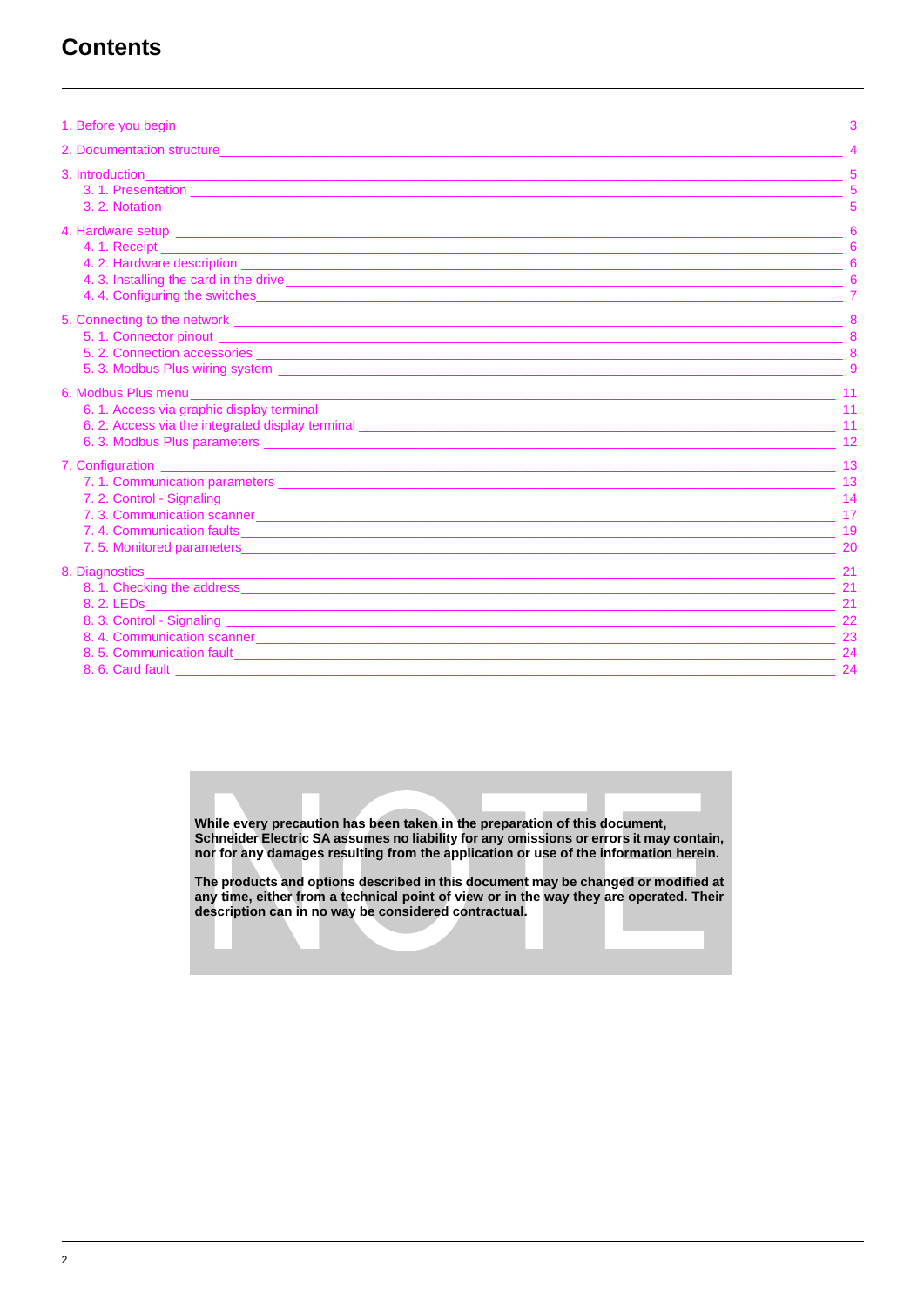## <span id="page-2-0"></span>**1. Before you begin**

**Read and understand these instructions before performing any procedure with this drive.**

## **DANGER**

### **HAZARDOUS VOLTAGE**

- Read and understand the Installation Manual before installing or operating the Altivar 71 drive. Installation, adjustment, repair, and maintenance must be performed by qualified personnel.
- The user is responsible for compliance with all international and national electrical standards in force concerning protective grounding of all equipment.
- Many parts of this variable speed drive, including the printed circuit boards, operate at the line voltage. DO NOT TOUCH. Use only electrically insulated tools.
- DO NOT touch unshielded components or terminal strip screw connections with voltage present.
- DO NOT short across terminals PA and PC or across the DC bus capacitors.
- Install and close all the covers before applying power or starting and stopping the drive.
- Before servicing the variable speed drive
	- Disconnect all power.
	- Place a "DO NOT TURN ON" label on the variable speed drive disconnect.
	- Lock the disconnect in the open position.
- Disconnect all power including external control power that may be present before servicing the drive. WAIT 15 MINUTES to allow the DC bus capacitors to discharge. Then follow the DC bus voltage measurement procedure given in the Installation Manual to verify that the DC voltage is less than 45 VDC. The drive LEDs are not accurate indicators of the absence of DC bus voltage.

**Electric shock will result in death or serious injury.**

## **CAUTION**

#### **DAMAGED EQUIPMENT**

Do not install or operate any drive that appears damaged. **Failure to follow this instruction can result in equipment damage.**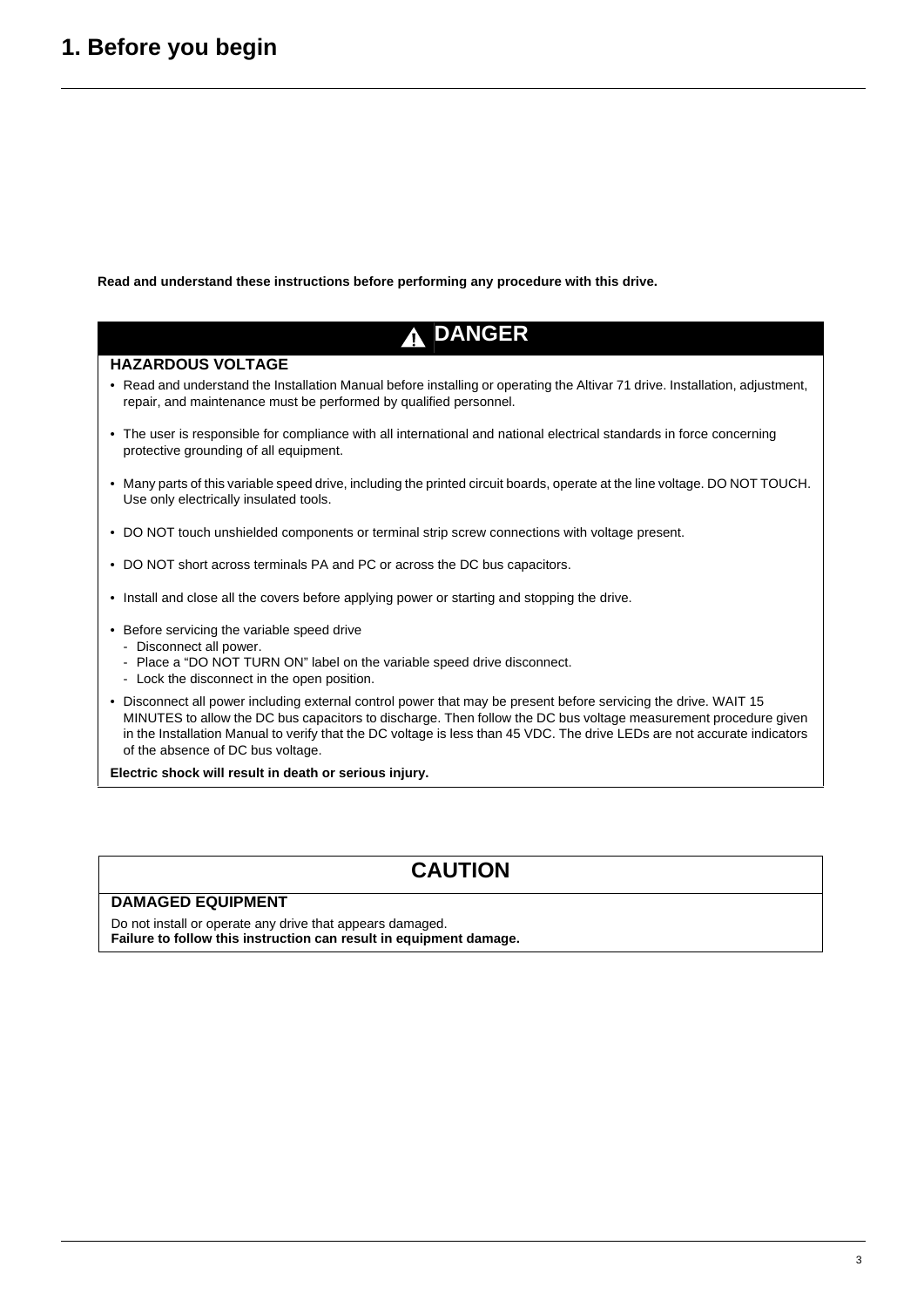## <span id="page-3-0"></span>**2. Documentation structure**

The following Altivar 71 technical documents are available on the Web site www.telemecanique.com and on the CDROM delivered with each drive.

### $\blacksquare$  Installation Manual

This manual describes:

- How to assemble the drive
- How to connect the drive

#### **Programming Manual**

- This manual describes:
- The functions
- The parameters
- How to use the drive display terminal (integrated display terminal and graphic display terminal)

#### ■ Communication Parameters Manual

This manual describes:

- The drive parameters with specific information (addresses, formats, etc.) for use via a bus or communication network
- The operating modes specific to communication (state chart)
- The interaction between communication and local control

### ■ Modbus, CANopen, Ethernet, Profibus, INTERBUS, Uni-Telway, DeviceNet, Modbus Plus, Fipio, **etc., manuals**

These manuals describe:

- Connection to the bus or network
- Configuration of the communication-specific parameters via the integrated display terminal or the graphic display terminal
- Diagnostics
- Software setup<br>• The communica
- The communication services specific to the protocol

### ■ Altivar 58/58F Migration Manual

This manual describes the differences between the Altivar 71 and the Altivar 58/58F. It explains how to replace an Altivar 58 or 58F, including how to replace drives communicating on a bus or network.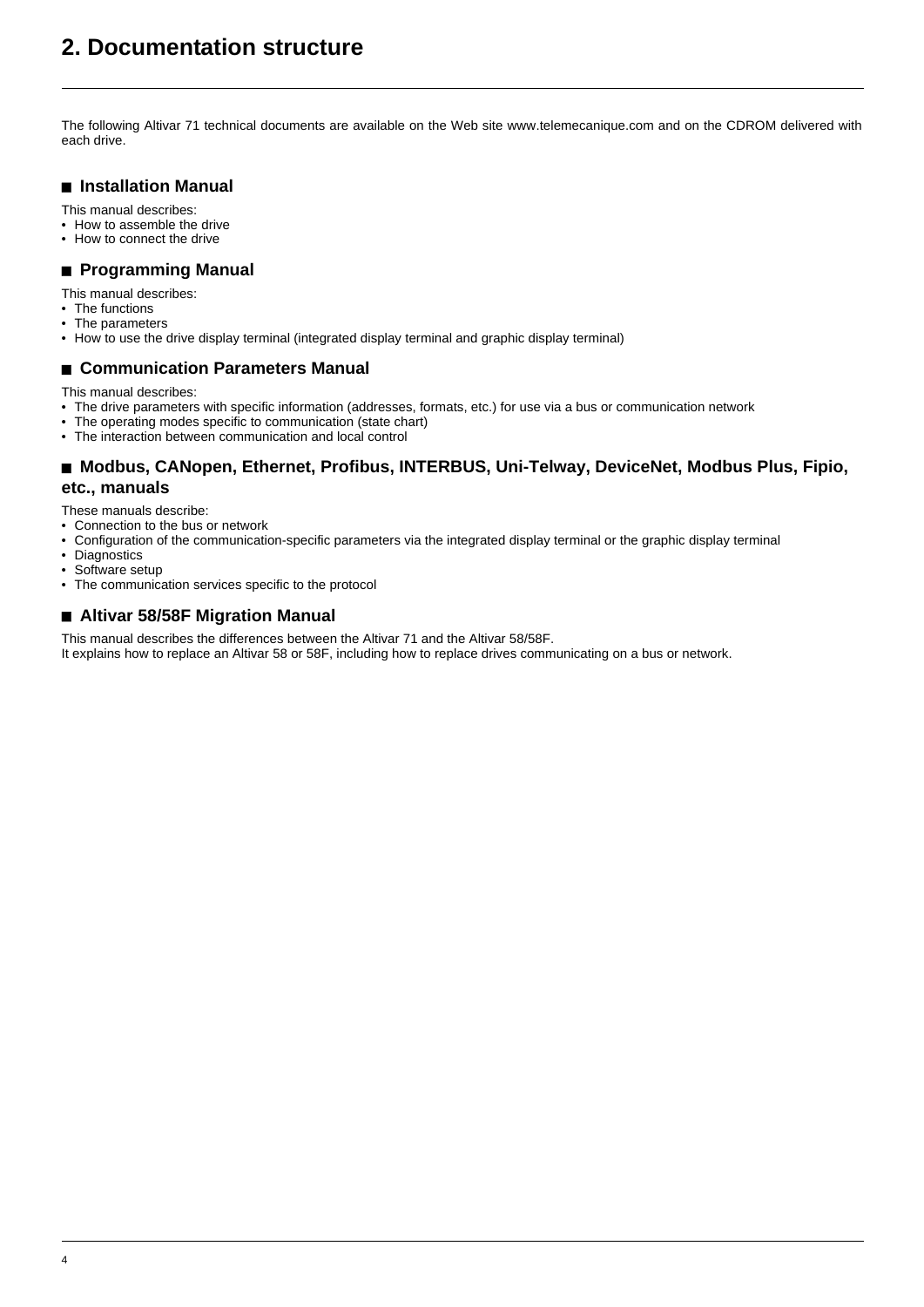## <span id="page-4-1"></span><span id="page-4-0"></span>**3. 1. Presentation**

The Modbus Plus communication card (catalog number VW3 A3 302) is used to connect an Altivar 71 drive to a Modbus Plus network.

The data exchanges permit full drive functionality:

- PeerCop control and adjustment
- Monitoring using the Global Data service
- Configuration, adjustment and diagnostics using the Modbus message handling service

If the Peer Cop service is not used for control, the drive can be controlled using the Modbus message handling service.

The card has a 9-way female SUB-D connector for connection to the Modbus Plus network.

The address of the drive is configured using the switches on the card.

The graphic display terminal on the drive can be used to access numerous functions for communication diagnostics.

The cable and accessories for connection to the Modbus Plus network must be ordered separately.

### <span id="page-4-2"></span>**3. 2. Notation**

### **Drive terminal displays**

The graphic display terminal menus are shown in square brackets. Example: [1.9 COMMUNICATION].

The integrated 7-segment display terminal menus are shown in round brackets. Example:  $(L \Box \Pi -)$ .

Parameter names are displayed on the graphic display terminal in square brackets. Example: [Fallback speed]

Parameter codes are displayed on the integrated 7-segment display terminal in round brackets. Example:  $(LFF)$ .

### **Formats**

In this manual:

- Hexadecimal values are written as follows: 16#
- Binary values are written as follows: 2#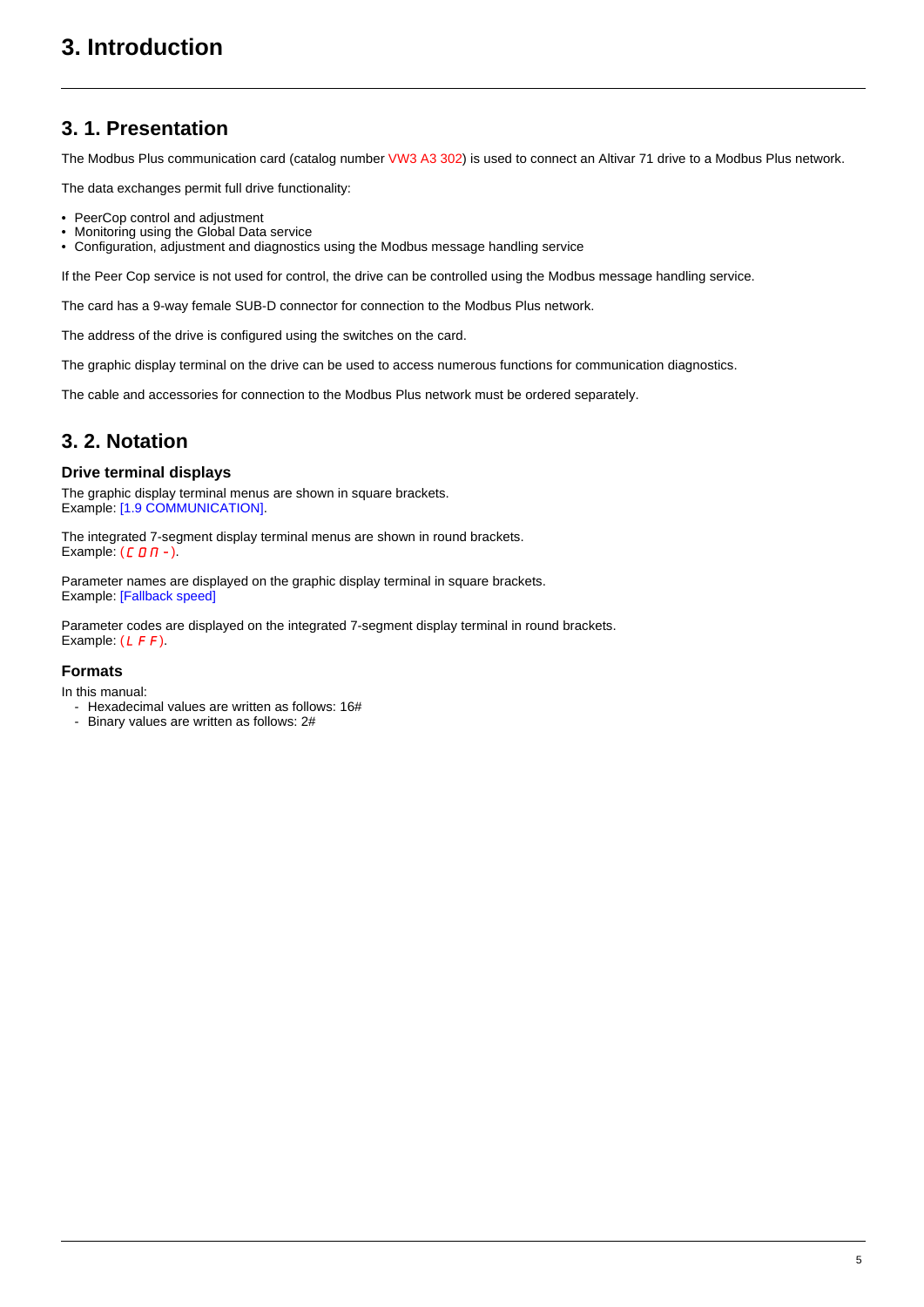## <span id="page-5-0"></span>**4. Hardware setup**

### <span id="page-5-1"></span>**4. 1. Receipt**

Check that the card catalog number marked on the label is the same as that on the delivery note corresponding to the purchase order. Remove the option card from its packaging and check that it has not been damaged in transit.

### <span id="page-5-2"></span>**4. 2. Hardware description**



## <span id="page-5-3"></span>**4. 3. Installing the card in the drive**

See the Installation Manual.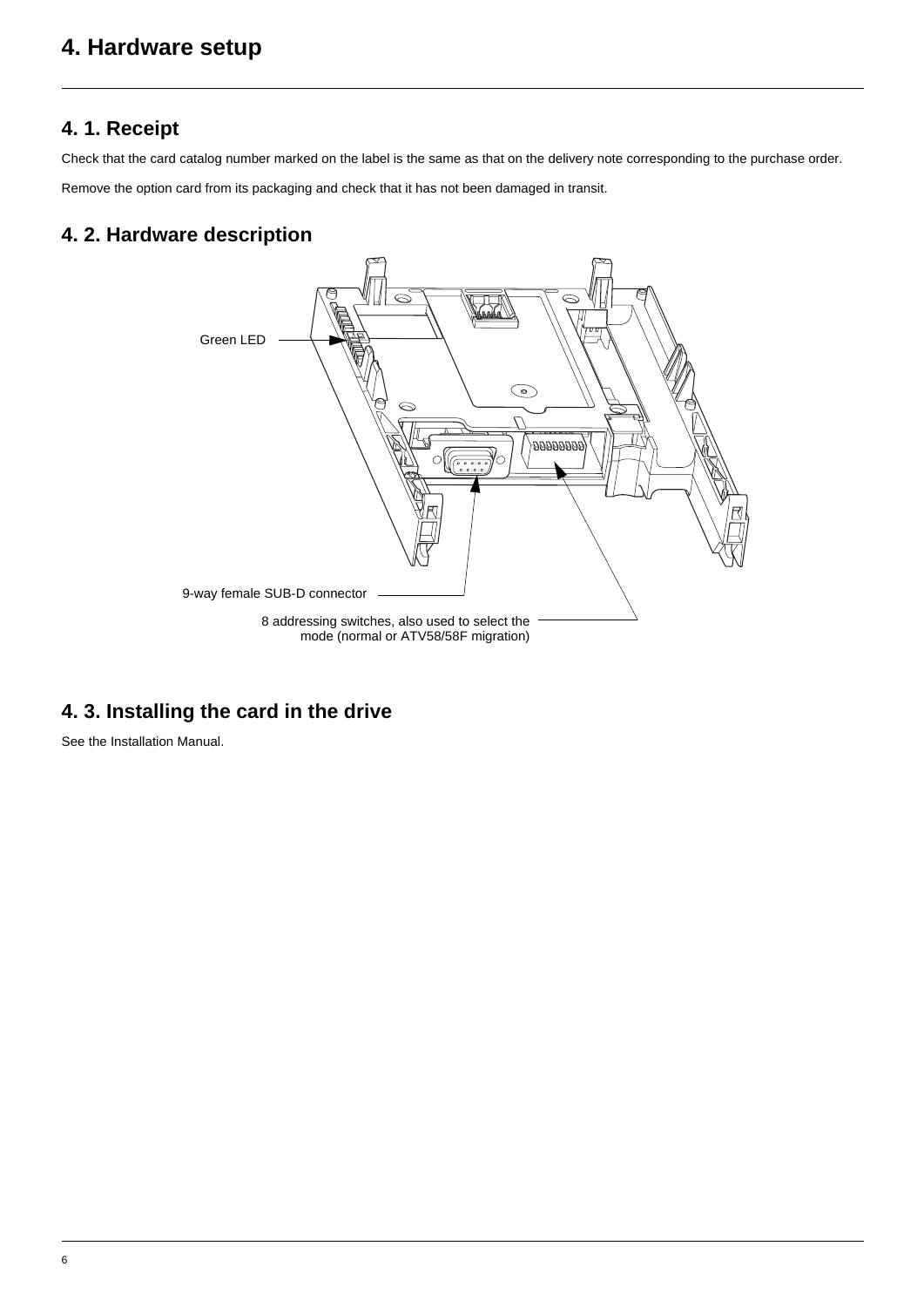## <span id="page-6-0"></span>**4. 4. Configuring the switches**

The switches are used to configure the mode (normal or Altivar 58/58F migration) and the address on the network.

The correspondence between the drive and the position of the switch is as follows:

- 0 = OFF = Switch in upper position
- $\bullet$  1 = ON = Switch in lower position

The switch on the right-hand side is used to configure the Modbus Plus card mode:

 $\bullet$  0 = OFF = normal mode

• 1 = ON = Altivar 58/58F migration mode

This manual only describes normal mode.

To find out about Altivar 58 migration mode, refer to the Altivar 58/58F Migration Manual.

The table below indicates the positions of the switches for all configurable addresses (1 to 64) in normal mode:

| <b>Address</b>  | <b>Switches</b> | <b>Address</b> | <b>Switches</b> | <b>Address</b> | <b>Switches</b> | <b>Address</b> | <b>Switches</b> |
|-----------------|-----------------|----------------|-----------------|----------------|-----------------|----------------|-----------------|
|                 | 0000 0000       | 17             | 0000 1000       | 33             | 0000 0100       | 49             | 0000 1100       |
| $\overline{2}$  | 1000 0000       | 18             | 1000 1000       | 34             | 1000 0100       | 50             | 1000 1100       |
| 3               | 0100 0000       | 19             | 0100 1000       | 35             | 0100 0100       | 51             | 0100 1100       |
| 4               | 1100 0000       | 20             | 1100 1000       | 36             | 1100 0100       | 52             | 1100 1100       |
| 5               | 0010 0000       | 21             | 0010 1000       | 37             | 0010 0100       | 53             | 0010 1100       |
| 6               | 1010 0000       | 22             | 1010 1000       | 38             | 1010 0100       | 54             | 1010 1100       |
| $\overline{7}$  | 0110 0000       | 23             | 0110 1000       | 39             | 0110 0100       | 55             | 0110 1100       |
| 8               | 1110 0000       | 24             | 1110 1000       | 40             | 1110 0100       | 56             | 1110 1100       |
| 9               | 0001 0000       | 25             | 0001 1000       | 41             | 0001 0100       | 57             | 0001 1100       |
| 10              | 1001 0000       | 26             | 1001 1000       | 42             | 1001 0100       | 58             | 1001 1100       |
| 11              | 0101 0000       | 27             | 0101 1000       | 43             | 0101 0100       | 59             | 0101 1100       |
| 12 <sup>2</sup> | 1101 0000       | 28             | 1101 1000       | 44             | 1101 0100       | 60             | 1101 1100       |
| 13              | 0011 0000       | 29             | 0011 1000       | 45             | 0011 0100       | 61             | 0011 1100       |
| 14              | 1011 0000       | 30             | 1011 1000       | 46             | 1011 0100       | 62             | 1011 1100       |
| 15              | 0111 0000       | 31             | 0111 1000       | 47             | 0111 0100       | 63             | 0111 1100       |
| 16              | 1111 0000       | 32             | 1111 1000       | 48             | 1111 0100       | 64             | 1111 1100       |

Examples:



Address 10

Address 23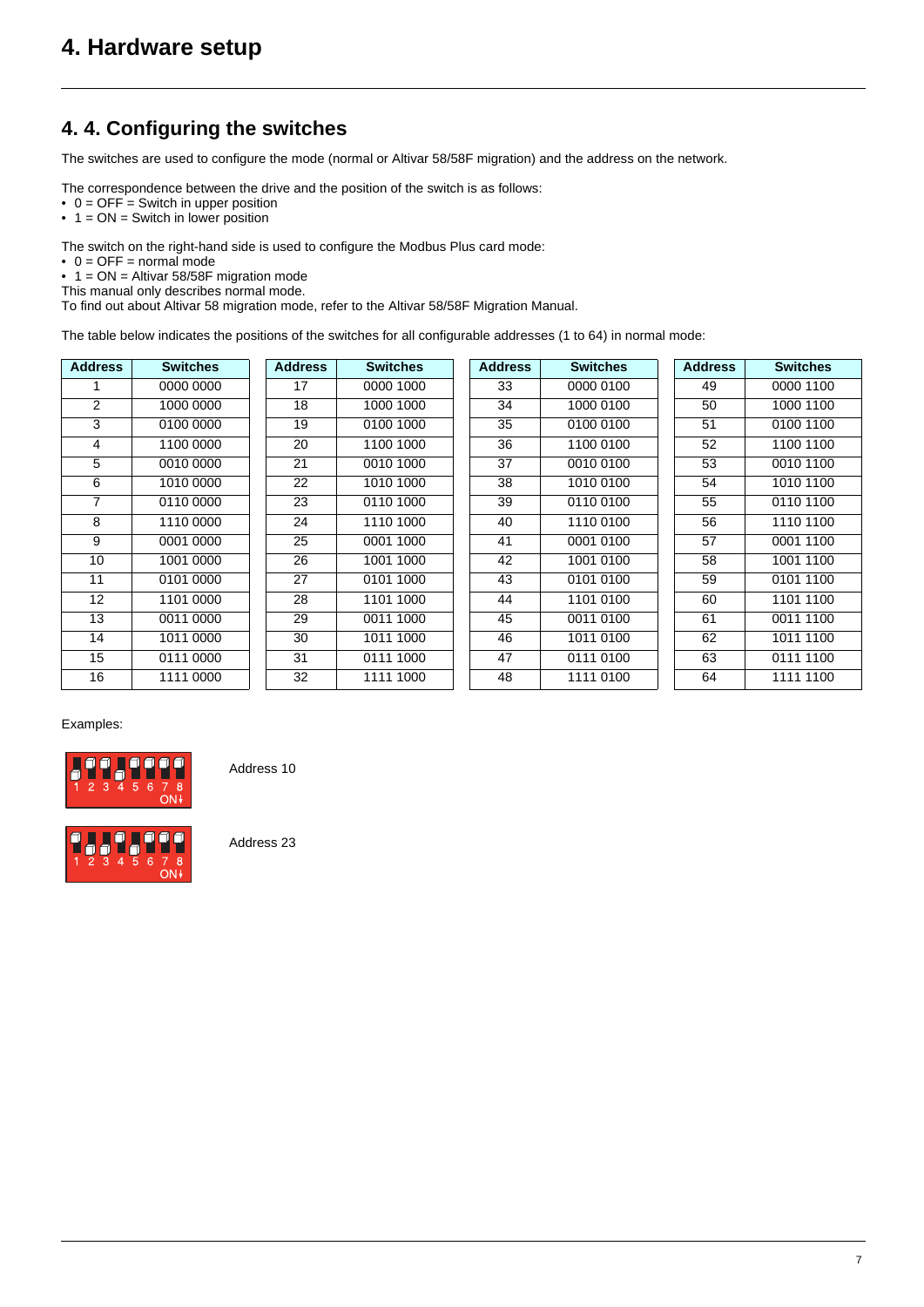## <span id="page-7-1"></span><span id="page-7-0"></span>**5. 1. Connector pinout**



9-way female SUB-D connector

## <span id="page-7-2"></span>**5. 2. Connection accessories**

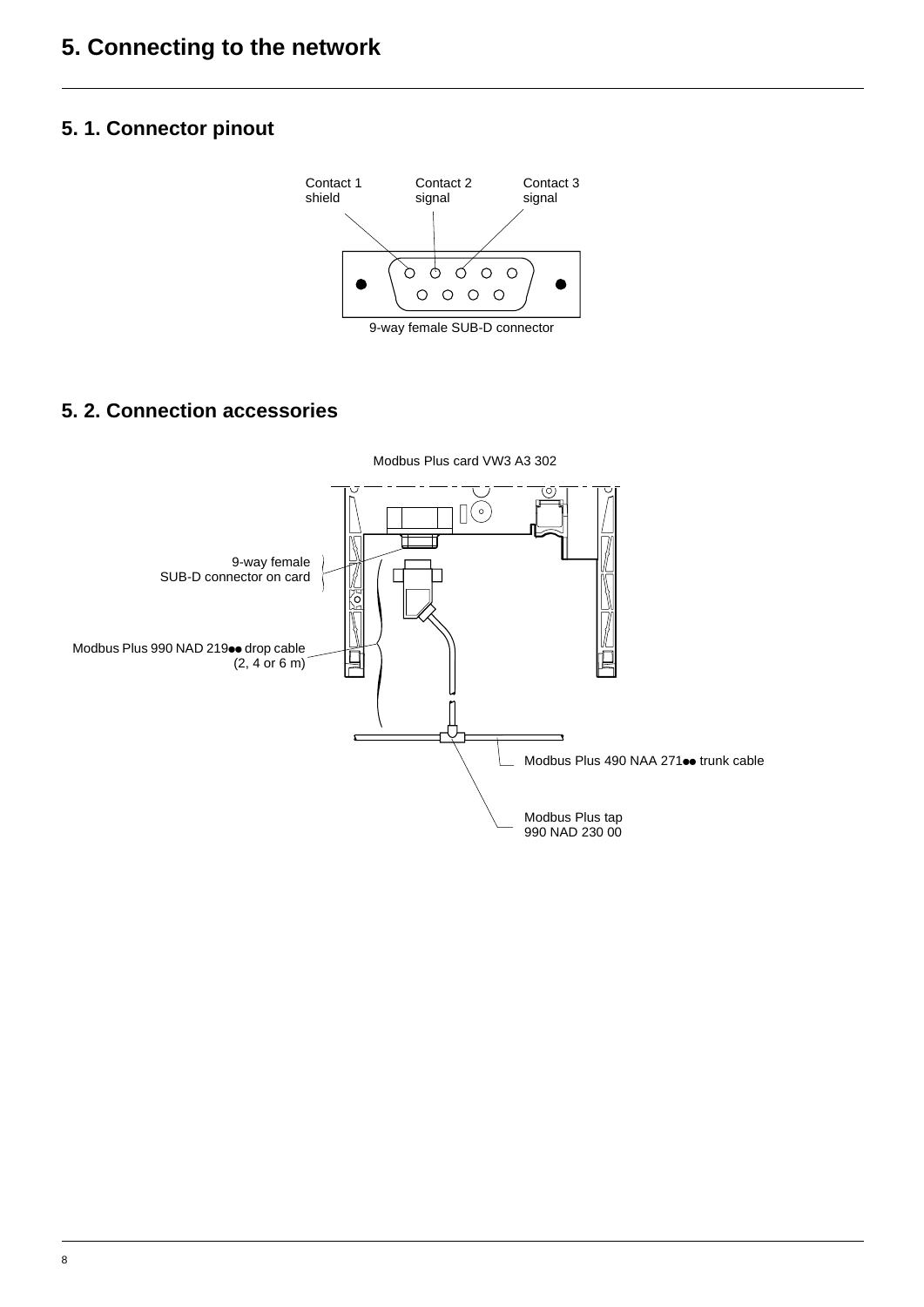## <span id="page-8-0"></span>**5. 3. Modbus Plus wiring system**



### ■ Cards and gateways

| <b>Description</b>                                                                                | <b>Used with</b>      | <b>number</b> | Reference Catalog number |
|---------------------------------------------------------------------------------------------------|-----------------------|---------------|--------------------------|
| <b>Communication cards</b>                                                                        | ATV 38                |               | VW3 A58 302              |
|                                                                                                   | <b>ATV 71</b>         |               | VW3 A3 302               |
| <b>Modbus Plus/Modbus</b><br>Gateway<br>$ 4 \times$ RS 232 ports<br>1150220 V $\sim$ power supply | <b>ATS 48, ATV 31</b> |               | <b>NW BM85000</b>        |
| RS 232/RS 485 interface<br>$24 V = 20$ mA power supply (1)                                        | ATS 48, ATV 31        |               | <b>XGS Z24</b>           |

### ■ Connection accessories

| <b>Description</b>                                                     | <b>Used with</b>                                                                      | number | Reference Catalog number |
|------------------------------------------------------------------------|---------------------------------------------------------------------------------------|--------|--------------------------|
| <b>Modbus Plus tap</b><br>$(\mathsf{IP} 20)$                           | For connecting via a tap junction                                                     | 4      | 990 NAD 230 00           |
| <b>Modbus Plus in-line connector</b>                                   | Gateway, bridge and repeater                                                          | 5      | <b>AS MBKT 085</b>       |
| <b>Connector with Modbus Plus terminator</b><br>(sold in lots of 2)    | Bridge and repeater                                                                   | 6      | <b>AS MBKT 185</b>       |
| <b>Modbus Plus electrical repeater</b><br>extension for 64 subscribers | Extension beyond 450 m                                                                |        | <b>NW RR85 001</b>       |
| <b>Modbus Plus bridge with 4 ports</b>                                 | Connection of 4 networks maximum                                                      | 8      | <b>NW BP85 002</b>       |
| Line/station fiber-optic repeater                                      |                                                                                       | 9      | 490 NRP 254 00           |
| Point-to-point fiber-optic repeater                                    | Used to connect an electrical segment to the fiber-<br>optic segment (3000 m maximum) |        | <b>NW NRP 253 00</b>     |
| <b>Wiring tool</b>                                                     | Mounting trunk and drop cables in a 990 NAD 230 00<br>tap                             |        | 043 509 383              |

(1)Please consult our specialist "Interfaces, I/O splitter boxes and power supplies" catalog.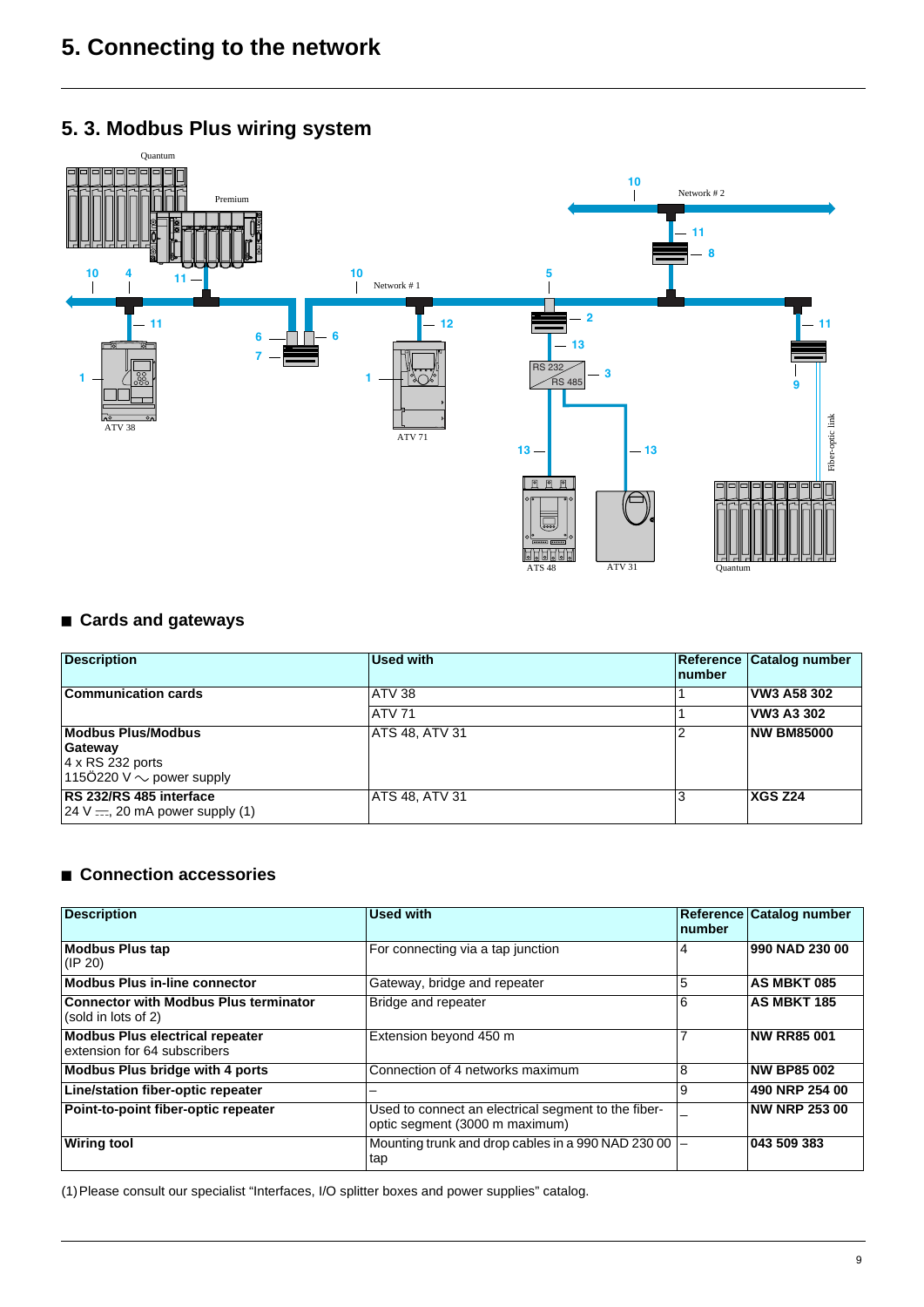### ■ Cables

| <b>Description</b>                                             | <b>Used with</b>                                                                                                                                      |                                                               |        | Length | Catalog number |
|----------------------------------------------------------------|-------------------------------------------------------------------------------------------------------------------------------------------------------|---------------------------------------------------------------|--------|--------|----------------|
|                                                                | <b>From</b>                                                                                                                                           | To                                                            | number | m      |                |
| <b>Modbus Plus</b>                                             | Modbus Plus tap                                                                                                                                       | Modbus Plus tap                                               | 10     | 30.5   | 490 NAA 271 01 |
| trunk cables                                                   | 990 NAD 230 00                                                                                                                                        | 990 NAD 230 00, Modbus Plus<br>in-line connector AS MBKT 085. |        | 152.5  | 490 NAA 271 02 |
|                                                                |                                                                                                                                                       | connector with Modbus Plus                                    |        | 305    | 490 NAA 271 03 |
|                                                                |                                                                                                                                                       | terminator AS MBKT 185                                        |        | 457    | 490 NAA 271 04 |
|                                                                |                                                                                                                                                       |                                                               |        | 1525   | 490 NAA 271 06 |
| Drop cables                                                    | ATV 38 (+ VW3 A58 302                                                                                                                                 | Modbus Plus tap                                               | 11     | 2.4    | 990 NAD 211 10 |
| 1 x 9-way female<br>SUB-D connector<br>and<br>1 x stripped end | communication card), Premium/<br>Quantum PLCs, NW BP85 002<br>Modbus Plus bridge with 4 ports,<br>490 NRP 253 00 line/station<br>fiber-optic repeater | 990 NAD 230 00                                                |        | 6      | 990 NAD 211 30 |
|                                                                | ATV 71 (+ VW3 A3 302                                                                                                                                  | Modbus Plus tap                                               | 12     | 2.4    | 990 NAD 219 10 |
|                                                                | communication card)                                                                                                                                   | 990 NAD 230 00                                                |        | 6      | 990 NAD 219 30 |
| Cable for Modbus<br>1 x RJ45 contact and<br>1 x stripped end   | ATS 48, ATV 31, NW BM85000<br>Modbus Plus/Modbus gateway                                                                                              | RS 232/RS 485 interface                                       | 13     | 3      | VW3 A8 306 D30 |

To order other connection elements, please consult our specialist "Automation platform Modicon Premium and Unity - PL7 software" and "Automation platform Modicon Quantum" catalogs.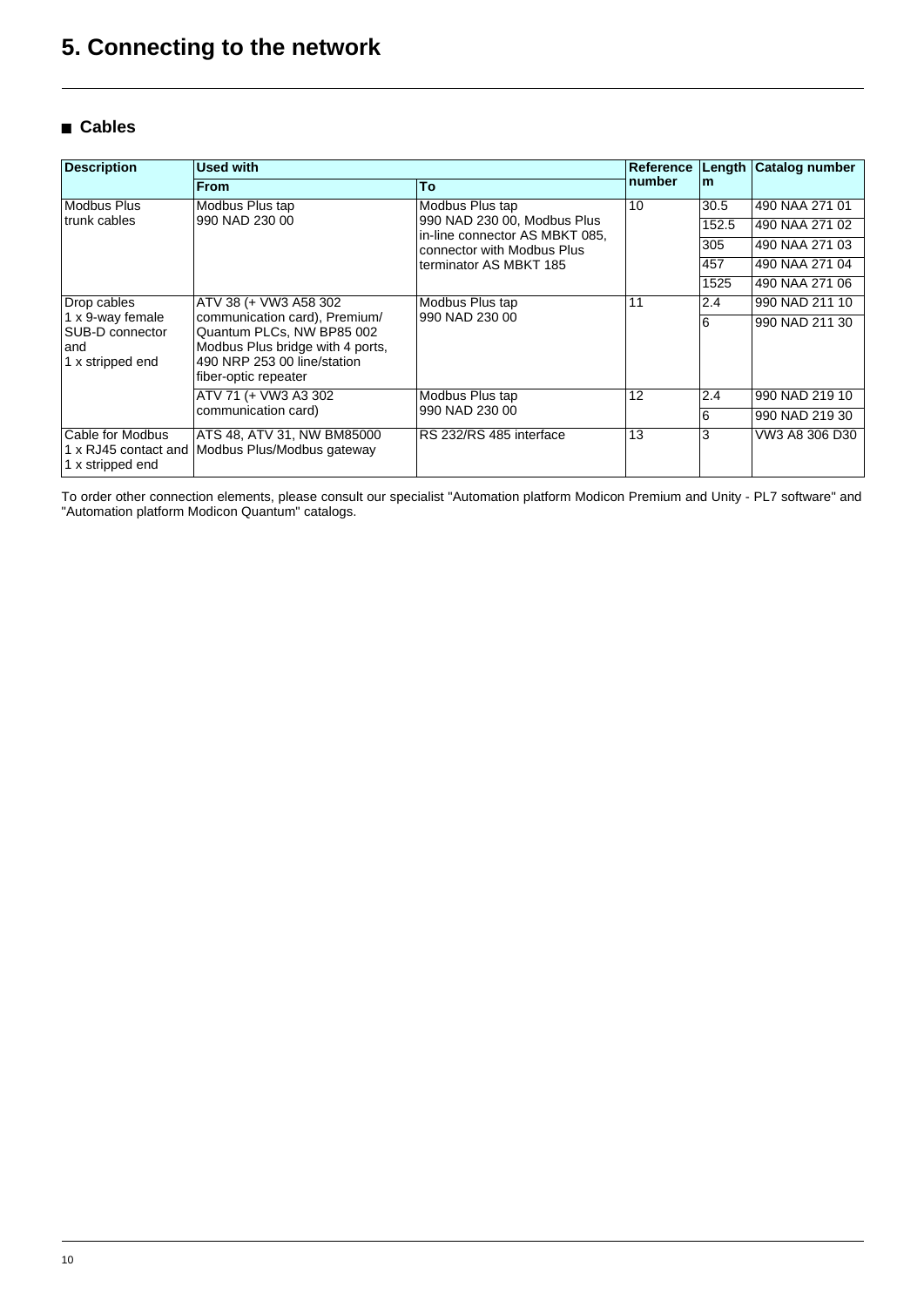## <span id="page-10-1"></span><span id="page-10-0"></span>**6. 1. Access via graphic display terminal**

The [MODBUS PLUS] submenu is used to configure and display the parameters of the Modbus Plus card and can be accessed via the [1.9 - COMMUNICATION] menu.



## <span id="page-10-2"></span>**6. 2. Access via the integrated display terminal**

The ( $\overline{\Pi}$  b  $\overline{P}$  -) submenu is used to configure and display the Modbus Plus card parameters and can be accessed via the ( $\overline{C}$   $\overline{B}$   $\overline{R}$  -) menu.

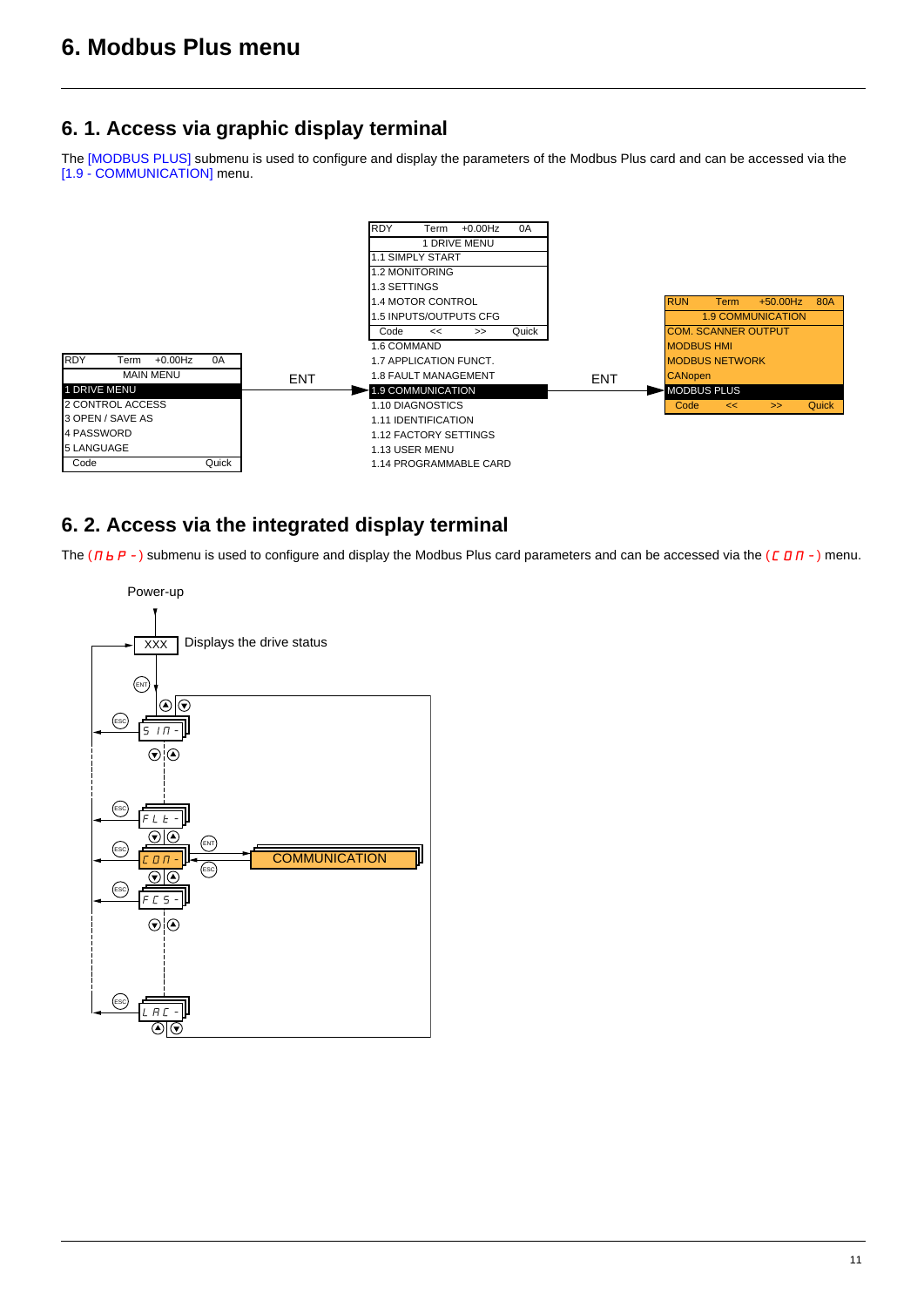## <span id="page-11-0"></span>**6. 3. Modbus Plus parameters**

### **Code Description**

| $(Hd \rvert L)$    | <b>Q</b> [Address]                       |                                                                                                                                              |
|--------------------|------------------------------------------|----------------------------------------------------------------------------------------------------------------------------------------------|
|                    | <b>Modbus Plus address</b>               |                                                                                                                                              |
|                    | Type:                                    | Display (read-only)                                                                                                                          |
|                    | Possible values:                         | 164                                                                                                                                          |
|                    |                                          | This parameter can be used solely to read back the value coded on the switches on the Modbus Plus card.                                      |
| (ELP)              | <b>Q</b> [Network time out]              |                                                                                                                                              |
|                    | <b>Communication monitoring time out</b> |                                                                                                                                              |
|                    | Type:                                    | Configuration (read and write)                                                                                                               |
|                    | Possible values:                         | 0.160 s                                                                                                                                      |
|                    | Default value:                           | 10 <sub>s</sub>                                                                                                                              |
|                    | Unit:                                    | 0.1 s                                                                                                                                        |
|                    |                                          | The value of this parameter must be greater than:                                                                                            |
|                    |                                          | • The maximum time that elapses without a token being received                                                                               |
|                    |                                          | • The maximum time between two Peer Cop receptions                                                                                           |
| $(P \cap E)$       | <b>Q</b> [Peer Cop]                      |                                                                                                                                              |
|                    | <b>Enable Peer Cop service</b>           |                                                                                                                                              |
|                    | Type:                                    | Configuration (read and write)                                                                                                               |
|                    | Possible values:                         | • [No] (n D) : Peer Cop service disabled                                                                                                     |
|                    |                                          | • [Yes] ( <i>YE</i> 5) Peer Cop service enabled                                                                                              |
|                    | Default value:                           | $[No]$ $(n 0)$                                                                                                                               |
| (r E G)            | <b>Q</b> [Number of registers]           |                                                                                                                                              |
|                    |                                          | Number of registers for the Peer Cop service                                                                                                 |
|                    | Type:                                    | Configuration (read and write)                                                                                                               |
|                    | Possible values:                         | 032                                                                                                                                          |
|                    |                                          | In normal mode, values between 9 and 32 are meaningless.                                                                                     |
|                    | Default value:                           | $\mathbf{0}$                                                                                                                                 |
| (LL <sub>b</sub> ) | <b>Q</b> [Global Tx]                     |                                                                                                                                              |
|                    |                                          | Number of registers for the Global Data service                                                                                              |
|                    | Type:                                    | Configuration (read and write)                                                                                                               |
|                    | Possible values:                         | 032                                                                                                                                          |
|                    |                                          | In normal mode, values between 9 and 32 are meaningless.                                                                                     |
|                    | Default value:                           | $\mathbf 0$                                                                                                                                  |
| (L d n)            | <b>Q</b> [Command station]               |                                                                                                                                              |
|                    |                                          | Address of the Modbus Plus station authorized to control the drive                                                                           |
|                    | Type:                                    | Configuration (read and write)                                                                                                               |
|                    | Possible values:                         | • 0: The drive will ignore Peer Cop services.<br>• 1  64: Address of the Modbus Plus station authorized to control the drive using Peer Cop. |
|                    | Default value:                           | 0                                                                                                                                            |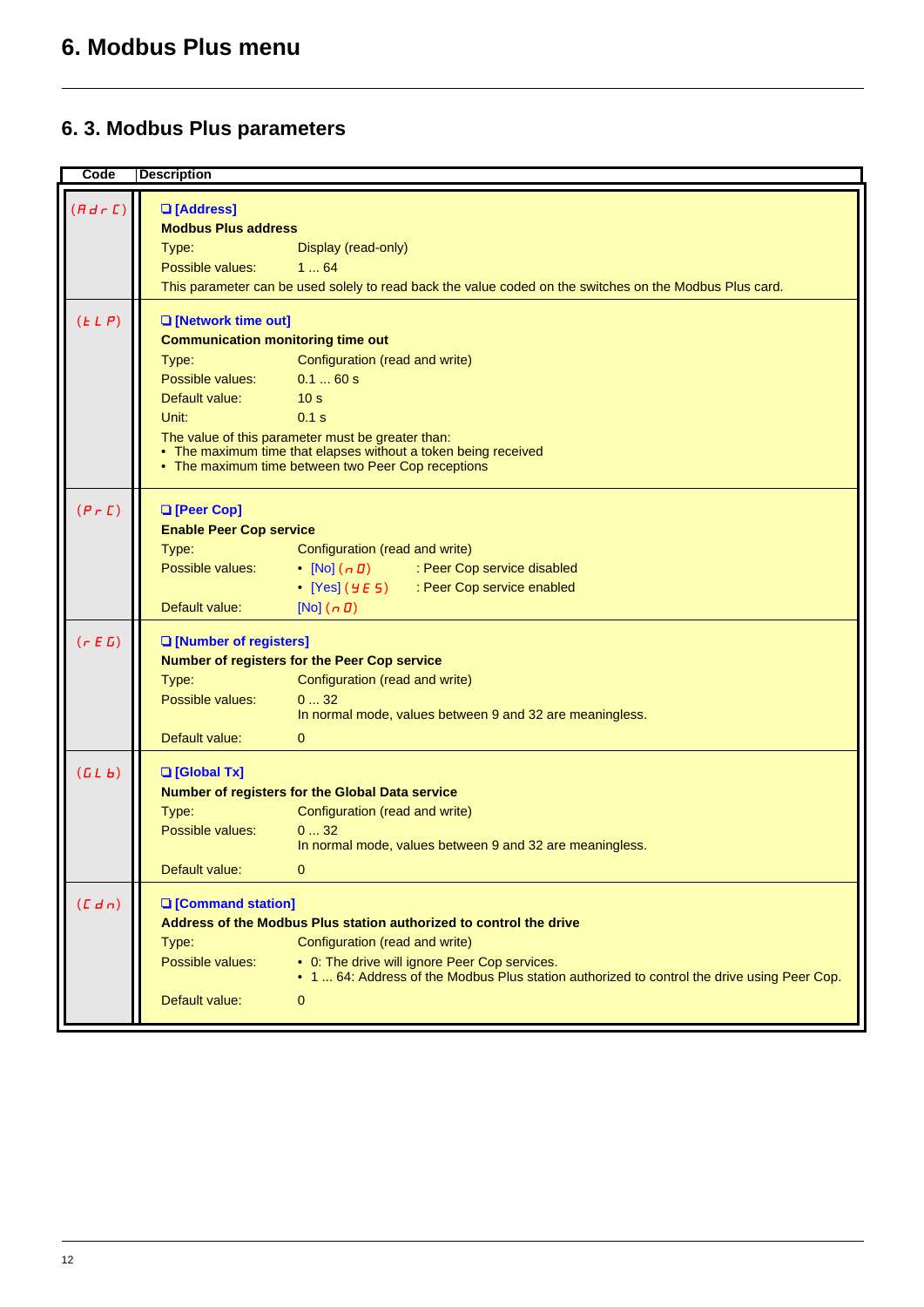## <span id="page-12-1"></span><span id="page-12-0"></span>**7. 1. Communication parameters**

### ■ Peer Cop

Peer Cop parameters are used as periodic output variables on the PLC controlling the drive.

To configure Peer Cop parameters, you must first know the number of periodic control and adjustment variables required for the application (maximum: 8).

Configure the following parameters in the  $[1.9 - \text{COMMUNICATION}]$  ( $\text{C}$  D  $\text{H}$  -) menu, [MODBUS PLUS] ( $\text{H}$  b  $\text{H}$  -) submenu:

| $[Peer Cop]$ $(P \rightharpoondown C)$ | [Yes] ( 9E 5)                                         |
|----------------------------------------|-------------------------------------------------------|
| [Number of registers] $(r E D)$        | : Number of Peer Cop control and adjustment variables |
| [Command station] $(E d n)$            | : PLC's Modbus Plus address                           |

If only the drive is monitored, [Peer Cop] ( $P \rvert C$ ) will be set to the factory value [No] ( $\rho$  D).

### $\blacksquare$  **Global Data**

Global Data parameters are used as periodic input variables on the PLC controlling the drive.

To configure Global Data parameters, you must first know the number of periodic monitoring variables required for the application (maximum: 8).

Configure the following parameters in the  $[1.9$  - COMMUNICATION] ( $[CD \Pi -)$  menu, [MODBUS PLUS] ( $\Pi b P -$ ) submenu:

[Global Tx] ( $L L b$ ) : Number of Global Data monitoring variables

**Note:** These configurations are taken into account immediately by the drive (the power supply does not have to be disconnected).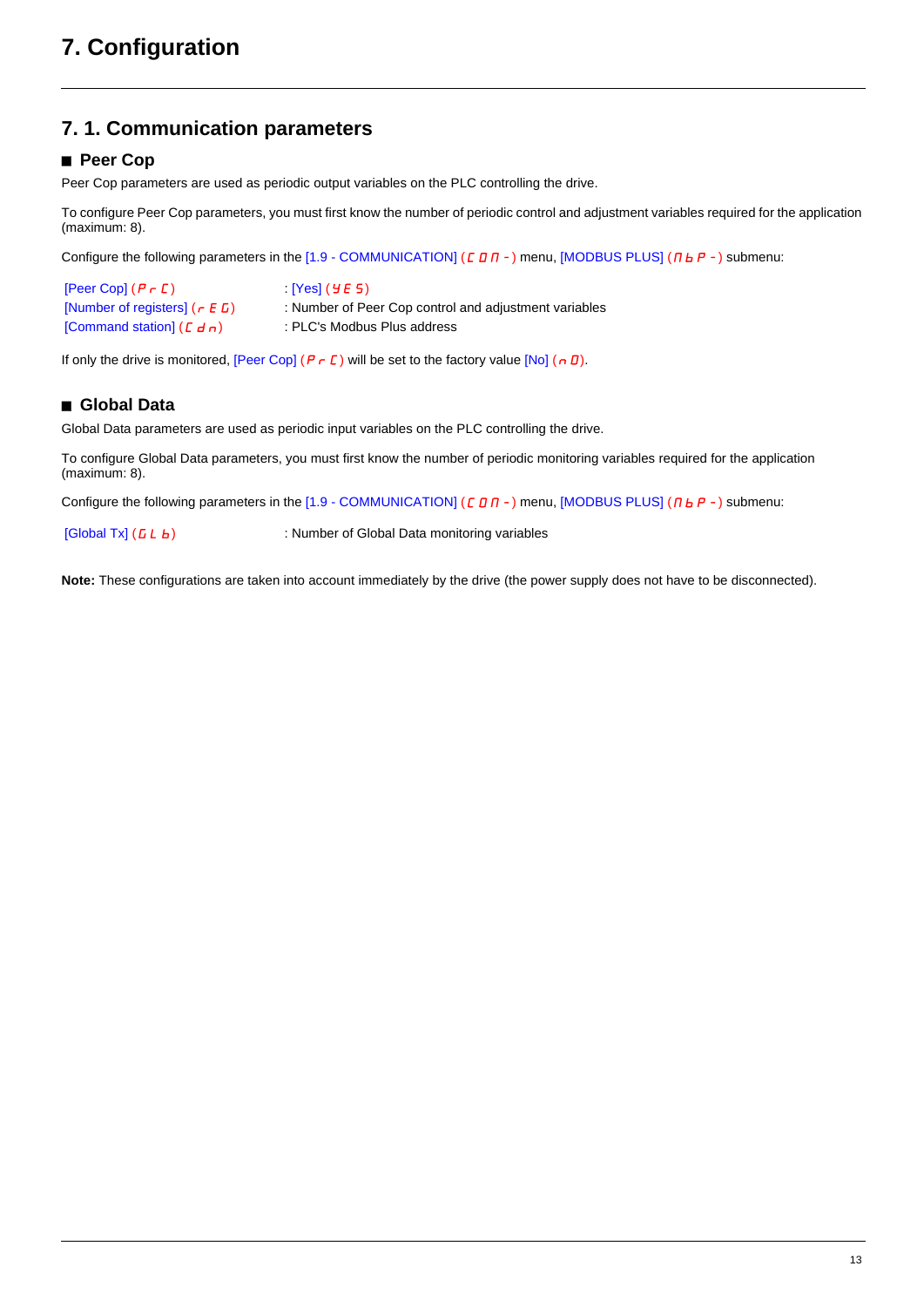## <span id="page-13-0"></span>**7. 2. Control - Signaling**

Numerous configurations are possible. For more information, refer to the Programming Manual and the Parameters Manual. The following configurations are just some of the possibilities available.

### ■ Control via Modbus Plus in I/O profile

The command and reference come from Modbus Plus. The command is in I/O profile.

Configure the following parameters:

| Parameter                 | Value       | ∣Comment                                                         |
|---------------------------|-------------|------------------------------------------------------------------|
| Profile                   | I/O profile | The run command is obtained simply by bit 0 of the control word. |
| Reference 1 configuration |             | Network card The reference comes from Modbus Plus.               |
| Command 1 configuration   |             | Network card The command comes from Modbus Plus.                 |

Configuration via the graphic display terminal or the integrated display terminal:

| <b>Menu</b>                   | Parameter                                                                   | Value                                                     |
|-------------------------------|-----------------------------------------------------------------------------|-----------------------------------------------------------|
| $[1.6 - COMMAND]$ ( $E L -$ ) | $[$ [Profile] $(E H E F)$                                                   | $\vert \vert$ [I/O profile] ( $\vert \bm{\mathit{\Pi}}$ ) |
|                               | $\left  \begin{bmatrix} \text{Ref.1 channel} \end{bmatrix} (F - I) \right $ | $ [Com. card]$ ( $n \in E$ )                              |
|                               | $\vert$ [Cmd channel 1] ( $E d$ <i>I</i> )                                  | [Com. opt card] $(n E E)$                                 |

### ■ Control via Modbus Plus or the terminals in I/O profile

Both the command and reference come from Modbus Plus or the terminals. Input LI5 at the terminals is used to switch between Modbus Plus and the terminals. The command is in I/O profile.

Configure the following parameters:

| Parameter                  | Value        | <b>Comment</b>                                                                      |
|----------------------------|--------------|-------------------------------------------------------------------------------------|
| Profile                    | I/O profile  | The run command is obtained simply by bit 0 of the control word.                    |
| Reference 1 configuration  | Network card | Reference 1 comes from Modbus Plus.                                                 |
| Reference 1B configuration |              | Analog input 1 on the terminals Reference 1B comes from input Al1 on the terminals. |
| Reference switching        | Input LI5    | Input LI5 switches the reference $(1 \leftrightarrow 1B)$ .                         |
| Command 1 configuration    | Network card | Command 1 comes from Modbus Plus.                                                   |
| Command 2 configuration    | Terminals    | Command 2 comes from the terminals.                                                 |
| Command switching          | Input LI5    | Input LI5 switches the command.                                                     |

Note: Target 1B is connected to the functions (Summing, PID, etc) which remain active even after switching.

Configuration via the graphic display terminal or the integrated display terminal:

| <b>Menu</b>                            | <b>Parameter</b>                  | Value                        |
|----------------------------------------|-----------------------------------|------------------------------|
| $[1.6 - COMMAND]$ ( $E L -$ )          | [ $Problem (C H C F)$ ]           | $[1/O$ profile] $(10)$       |
|                                        | $\vert$ [Ref.1 channel] $(F - I)$ | [Com. card] $(n E E)$        |
|                                        | [Cmd channel 1] (E d I)           | [Com. card] $(n E E)$        |
|                                        | [Cmd channel 2] (E d2)            | [Terminals] ( $E \in \neg$ ) |
|                                        | [Cmd switching] $(E E 5)$         | $[L 5] (L \mid I5)$          |
| [1.7 APPLICATION FUNCT.] ( $F U n -$ ) | $[Ref.1B channel] (F - 1b)$       | [Ref. Al1] $(H I I)$         |
| <b>IREFERENCE SWITCH.]</b>             | [Ref 1B switching] $(r L b)$      | L5] (L 15)                   |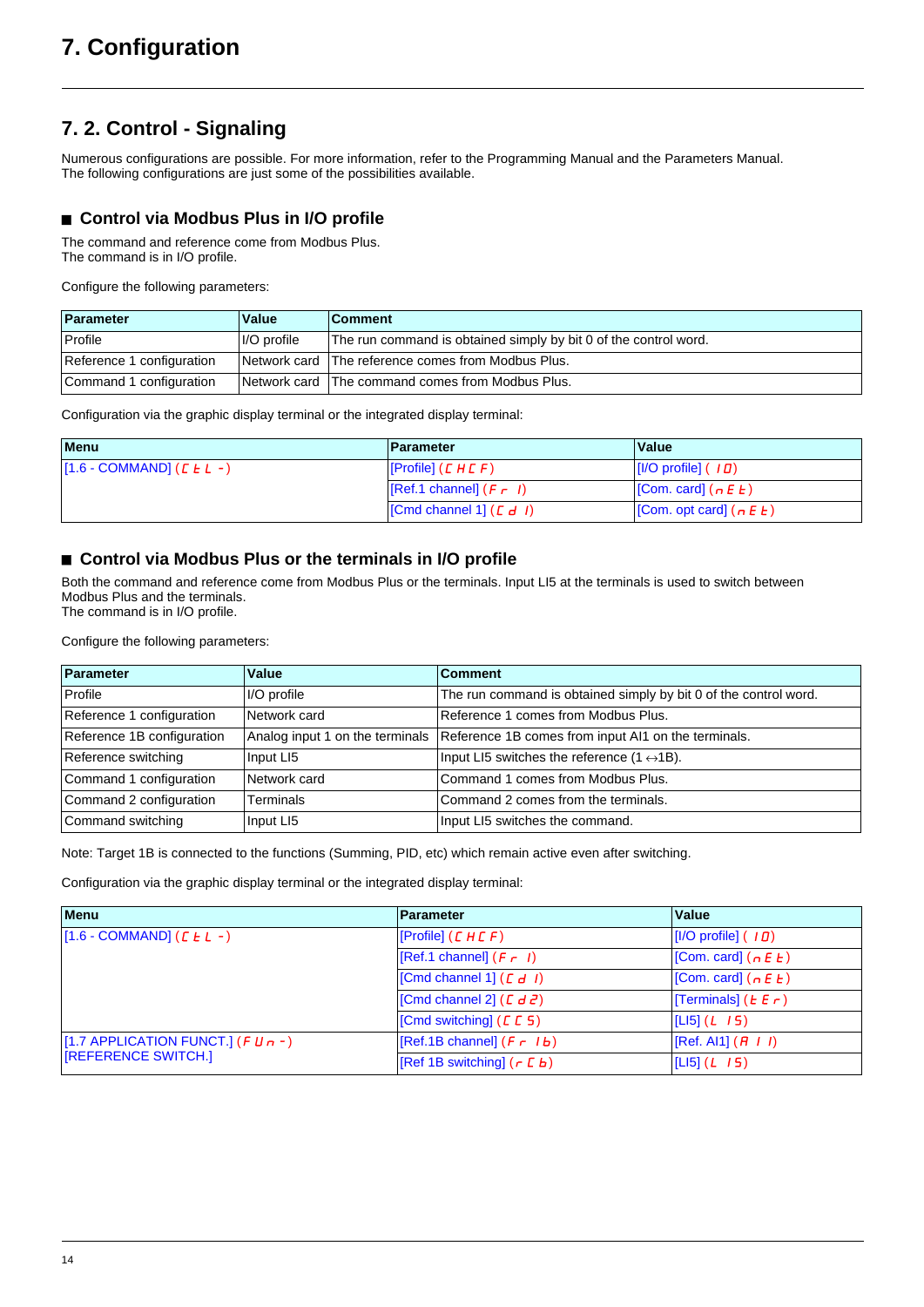### ■ Control via Modbus Plus in Drivecom profile

The command and reference come from Modbus Plus. The command is in Drivecom profile.

Configure the following parameters:

| Parameter                 | Value                            | <b>Comment</b>                                                                                         |
|---------------------------|----------------------------------|--------------------------------------------------------------------------------------------------------|
| Profile                   | Drivecom profile not<br>separate | The run commands are in Drivecom profile, the command and the reference<br>come from the same channel. |
| Reference 1 configuration | Network card                     | The command comes from Modbus Plus.                                                                    |

Configuration via the graphic display terminal or the integrated display terminal:

| <b>Menu</b>                   | <b>Parameter</b>          | Value                                                   |
|-------------------------------|---------------------------|---------------------------------------------------------|
| $[1.6 - COMMAND]$ ( $E L -$ ) | [Problem (EHEF)]          | $\lfloor$ [Not separ.] (5 $\sqrt{1}$ / factory setting) |
|                               | $[Ref.1 channel] (F - I)$ | $\vert$ [Com. card] $(n \in E)$                         |

### ■ Control via Modbus Plus or the terminals in Drivecom profile

Both the command and reference come from Modbus Plus or the terminals. Input LI5 at the terminals is used to switch between Modbus Plus and the terminals. The command is in Drivecom profile.

Configure the following parameters:

| Parameter                 | Value                           | <b>Comment</b>                                                                                         |
|---------------------------|---------------------------------|--------------------------------------------------------------------------------------------------------|
| Profile                   | Drivecom profile not separate   | The run commands are in Drivecom profile, the command and the<br>reference come from the same channel. |
| Reference 1 configuration | Network card                    | Reference 1 comes from Modbus Plus.                                                                    |
| Reference 2 configuration | Analog input 1 on the terminals | Reference 2 comes from input AI1 on the terminals.                                                     |
| Reference switching       | Input LI5                       | Input LI5 switches the reference $(1 \leftrightarrow 2)$ and the command.                              |

Note: Reference 2 is directly connected to the drive reference limit. If switching is performed, the functions that affect the reference (summing, PID, etc.) are inhibited.

Configuration via the graphic display terminal or the integrated display terminal:

| <b>Menu</b>                                            | <b>Parameter</b>                      | <b>Value</b>                                                       |  |
|--------------------------------------------------------|---------------------------------------|--------------------------------------------------------------------|--|
| $\left[1.6 - \text{COMMAND}\right]$ ( <i>C E L -</i> ) | [Prefile] (E H E F)                   | $\vert$ [Not separ.] (5 <i>III</i> )                               |  |
|                                                        | $[Ref.1 channel] (F - I)$             | $[Com. card]$ ( $n \in E$ )                                        |  |
|                                                        | $\vert$ [Ref.2 chan] ( <i>F r 2</i> ) | $\left  \left[ \text{Ref. Al1} \right] \left( H I \right) \right $ |  |
|                                                        | [Ref. 2 switching] (r F C)            | $ [L 5] (L \ 15)$                                                  |  |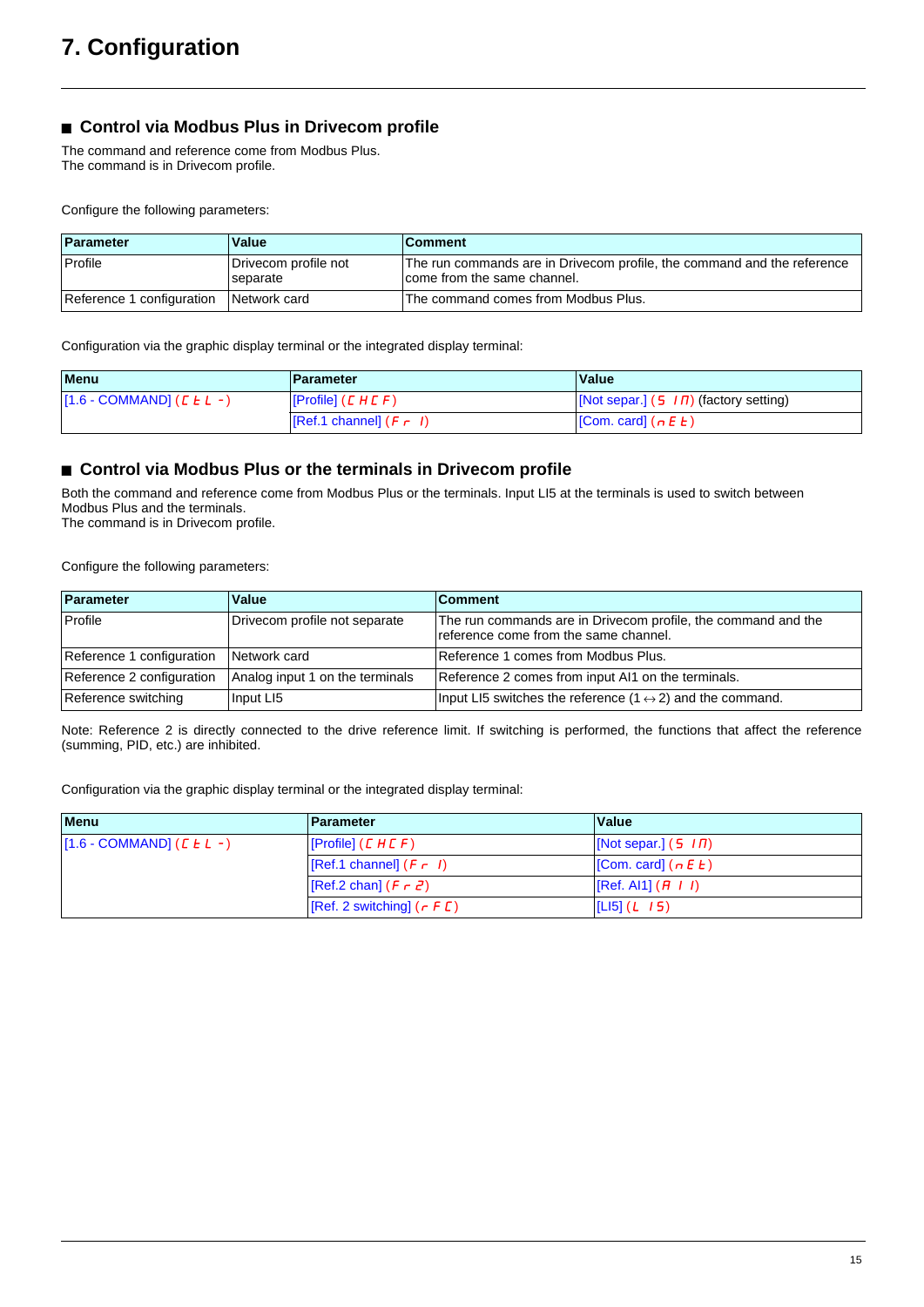### ■ Control in Drivecom profile via Modbus Plus and reference switching at the terminals

The command comes from Modbus.

The reference comes either from Modbus Plus or from the terminals. Input LI5 at the terminals is used to switch the reference between Modbus Plus and the terminals.

The command is in Drivecom profile.

Configure the following parameters:

| Parameter                  | Value                           | <b>Comment</b>                                                                                               |
|----------------------------|---------------------------------|--------------------------------------------------------------------------------------------------------------|
| Profile                    | Drivecom profile separate       | The run commands are in Drivecom profile, the command and the<br>reference can come from different channels. |
| Reference 1 configuration  | Network card                    | Reference 1 comes from Modbus Plus.                                                                          |
| Reference 1B configuration | Analog input 1 on the terminals | Reference 1B comes from input AI1 on the terminals.                                                          |
| Reference switching        | Input LI5                       | Input LI5 switches the reference $(1 \leftrightarrow 1B)$ .                                                  |
| Command 1 configuration    | Network card                    | Command 1 comes from Modbus Plus.                                                                            |
| Command switching          | Channel 1                       | Channel 1 is the command channel.                                                                            |

Note: Target 1B is connected to the functions (Summing, PID, etc) which remain active even after switching.

Configuration via the graphic display terminal or the integrated display terminal:

| <b>Menu</b>                              | Parameter                   | Value                       |
|------------------------------------------|-----------------------------|-----------------------------|
| $[1.6 - COMMAND]$ ( $E L -$ )            | [Profile] (L H L F)         | $ $ [Separate] (5 E P)      |
|                                          | $[Ref.1 channel] (F - I)$   | $[Com. card]$ ( $n \in E$ ) |
|                                          | [Cmd channel 1] (E d I)     | [Com. card] $(n E E)$       |
|                                          | [Cmd switching] $(L E 5)$   | [ch1 active] $(E d I)$      |
| [1.7 APPLICATION FUNCT.] ( $F U_{n-1}$ ) | $[Ref.1B channel] (F - Ib)$ | [Ref. A11] (H I I)          |
| <b>IREFERENCE SWITCH.]</b>               | [Ref 1B switching] (r L b)  | [LI5] ( <i>L 1</i> 5)       |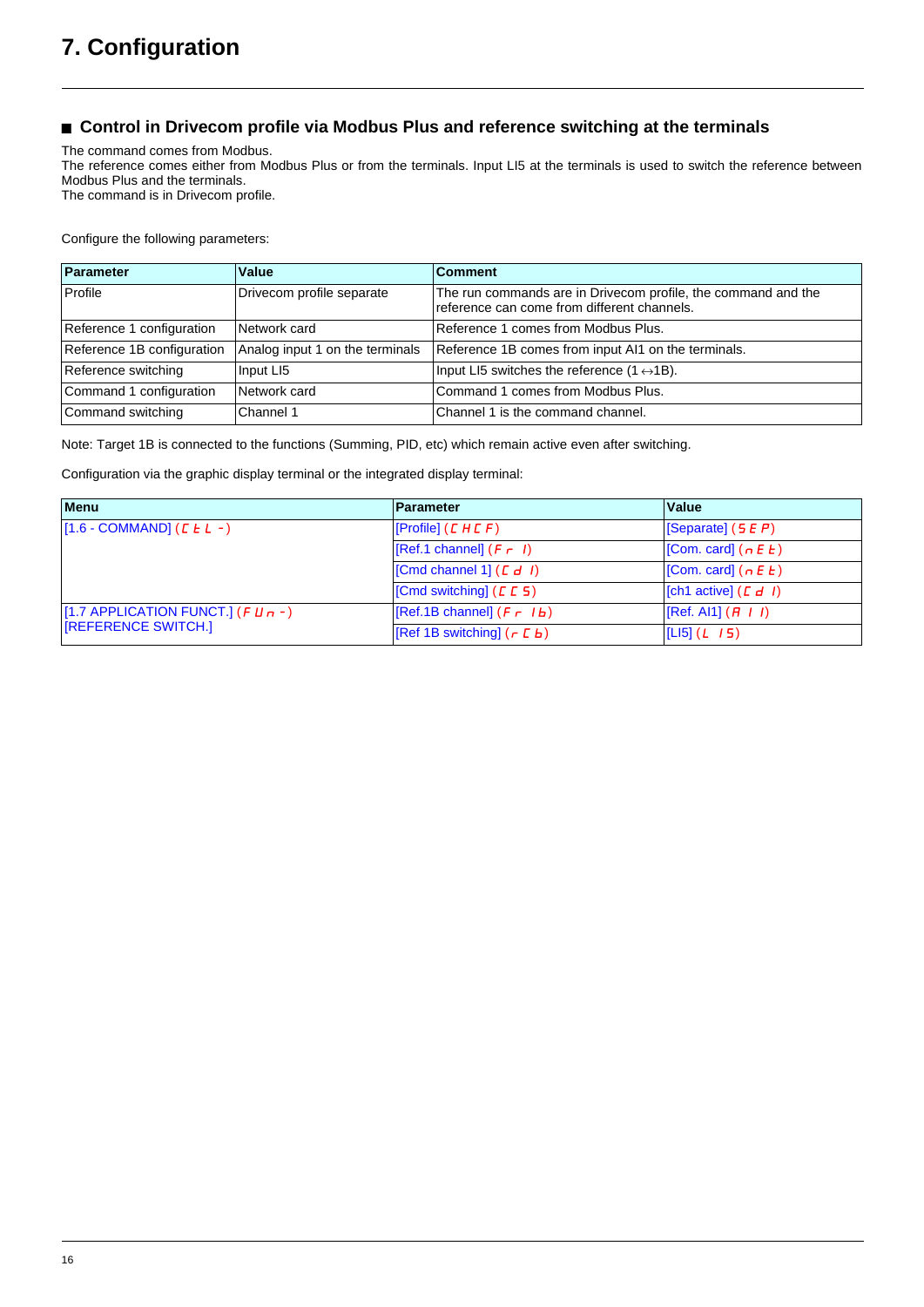### <span id="page-16-0"></span>**7. 3. Communication scanner**

The variables exchanged by the Peer Cop and Global Data services are selected by configuring the communication scanner.

The 8 Peer Cop periodic output variables are assigned by means of the 8 parameters  $[Scan. Outo$  address] ( $nE$   $\vec{H}$ o). They are configured using the graphic display terminal via the [1.9 - COMMUNICATION] ( $C$   $D$  $n$  -) menu, [COM. SCANNER OUTPUT] ( $D$  $C$  5 -) submenu.

The 8 Global Data periodic input variables are assigned by means of the 8 parameters [Scan. INo address] ( $n \ln 0$ ). They are configured using the graphic display terminal via the [1.9 - COMMUNICATION] ( $C$   $D$   $n$  -) menu, [COM. SCANNER INPUT] ( $I$  $C$  5 -) submenu.

Enter the logic address of the parameter (see the Parameters Manual).

If a parameter [Scan. Outo address] ( $nE$   $\theta$ ) or [Scan. INo address] ( $nH\theta$ ) is equal to zero, the corresponding period variable is not used by the drive.

These 16 assignment parameters are described in the tables below:

| <b>Parameter name</b>            | <b>Output variable</b> | Default assignment     |
|----------------------------------|------------------------|------------------------|
| Scan. Out1 address] $(n E H I)$  | Peer Cop 1             | Control word (CMd)     |
| [Scan. Out2 address] $(n E H Z)$ | Peer Cop 2             | Speed reference (LFrd) |
| [Scan. Out3 address] $(n E H J)$ | Peer Cop 3             | Not used               |
| [Scan. Out4 address] $(n E H 4)$ | Peer Cop 4             | Not used               |
| Scan. Out5 address] $(n E H 5)$  | Peer Cop 5             | Not used               |
| Scan. Out6 address] $(n E H B)$  | Peer Cop 6             | Not used               |
| [Scan. Out7 address] $(n E H 7)$ | Peer Cop 7             | Not used               |
| [Scan. Out8 address] $(n E H B)$ | Peer Cop 8             | Not used               |

The number of parameters assigned in the Peer Cop variables must be consistent with the [Number of registers] ( $r \in G$ ) parameter.

| <b>Parameter name</b>                                       | Input variable | <b>Default assignment</b> |
|-------------------------------------------------------------|----------------|---------------------------|
| Scan. IN1 address] $(n \nmid n + 1)$                        | Global Data 1  | Status word (EtA)         |
| Scan. IN2 address] $(n \Pi B 2)$                            | Global Data 2  | Output speed (rFrd)       |
| Scan. IN3 address] $(n \nmid n \nmid 3)$                    | Global Data 3  | Not used                  |
| Scan. IN4 address $(n \pi H 4)$                             | Global Data 4  | Not used                  |
| Scan. IN5 address] $(n \nmid n \nmid 5)$                    | Global Data 5  | Not used                  |
| $ $ [Scan. IN6 address] $($ $\sigma$ $\pi$ $\pi$ $\sigma$ ) | Global Data 6  | Not used                  |
| Scan. IN7 address] $(n \n  HH 7)$                           | Global Data 7  | Not used                  |
| $\vert$ [Scan. IN8 address] $(n \Pi H B)$                   | Global Data 8  | Not used                  |

The number of parameters assigned in the Global Data variables must be consistent with the  $[Global Tx]$  (GLb) parameter.

#### **Example of configuration via the graphic display terminal:**

| <b>RDY</b>        | <b>NET</b> | $+0.00$ Hz                | 0A                 | <b>RDY</b> | NET                        | $+0.00$ Hz |       | 0A |
|-------------------|------------|---------------------------|--------------------|------------|----------------------------|------------|-------|----|
|                   |            | <b>COM. SCANNER INPUT</b> |                    |            | <b>COM. SCANNER OUTPUT</b> |            |       |    |
| Scan. IN1 address |            |                           | 3201               |            | Scan. Out1 address         |            |       | 85 |
| Scan. IN2 address |            |                           | 8604               |            | Scan. Out2 address         |            |       | 86 |
| Scan. IN3 address |            | ÷                         | 0                  |            | Scan. Out3 address         |            |       |    |
| Scan. IN4 address |            | t                         | 0                  |            | Scan. Out4 address         |            |       |    |
| Scan. IN5 address |            |                           | 0                  |            | Scan. Out5 address         |            |       |    |
| Code              |            |                           | Quick<br>$\sqrt{}$ | Code       |                            |            | Quick |    |
| Scan. IN6 address |            |                           | 0                  |            | Scan. Out6 address         |            |       |    |
| Scan. IN7 address |            |                           | $\Omega$           |            | Scan. Out7 address         |            |       |    |
| Scan. IN8 address |            |                           | 0                  |            | Scan. Out8 address         |            |       |    |

| <b>RDY</b>        | NET | $+0.00$ Hz                | 0A                              | <b>RDY</b> | <b>NET</b>                     | $+0.00$ Hz | 0A   |
|-------------------|-----|---------------------------|---------------------------------|------------|--------------------------------|------------|------|
|                   |     | <b>COM. SCANNER INPUT</b> |                                 |            | <b>COM. SCANNER OUTPUT</b>     |            |      |
| Scan. IN1 address |     |                           | 3201                            |            | Scan, Out1 address             |            | 8501 |
| Scan. IN2 address |     |                           | 8604                            |            | Scan. Out <sub>2</sub> address |            | 8602 |
| Scan. IN3 address |     |                           | 0                               |            | Scan. Out3 address             |            | 0    |
| Scan. IN4 address |     |                           | 0                               |            | Scan. Out4 address             |            |      |
| Scan. IN5 address |     |                           | 0                               |            | Scan. Out5 address             |            | 0    |
| Code              |     |                           | Quick<br>$\overline{ \sqrt{ }}$ | Code       |                                | Quick      |      |
| Scan. IN6 address |     |                           | 0                               |            | Scan. Out6 address             |            |      |
| Scan. IN7 address |     |                           | 0                               |            | Scan, Out7 address             |            | 0    |
| Scan. IN8 address |     |                           | 0                               |            | Scan. Out8 address             |            | 0    |

#### **Note:**

All modifications to parameters [Scan. Outo address] ( $nE$  **A**o) or [Scan. INo address] ( $nR$ **)** must be made with the motor stopped. The master PLC program should be updated to take account of this modification.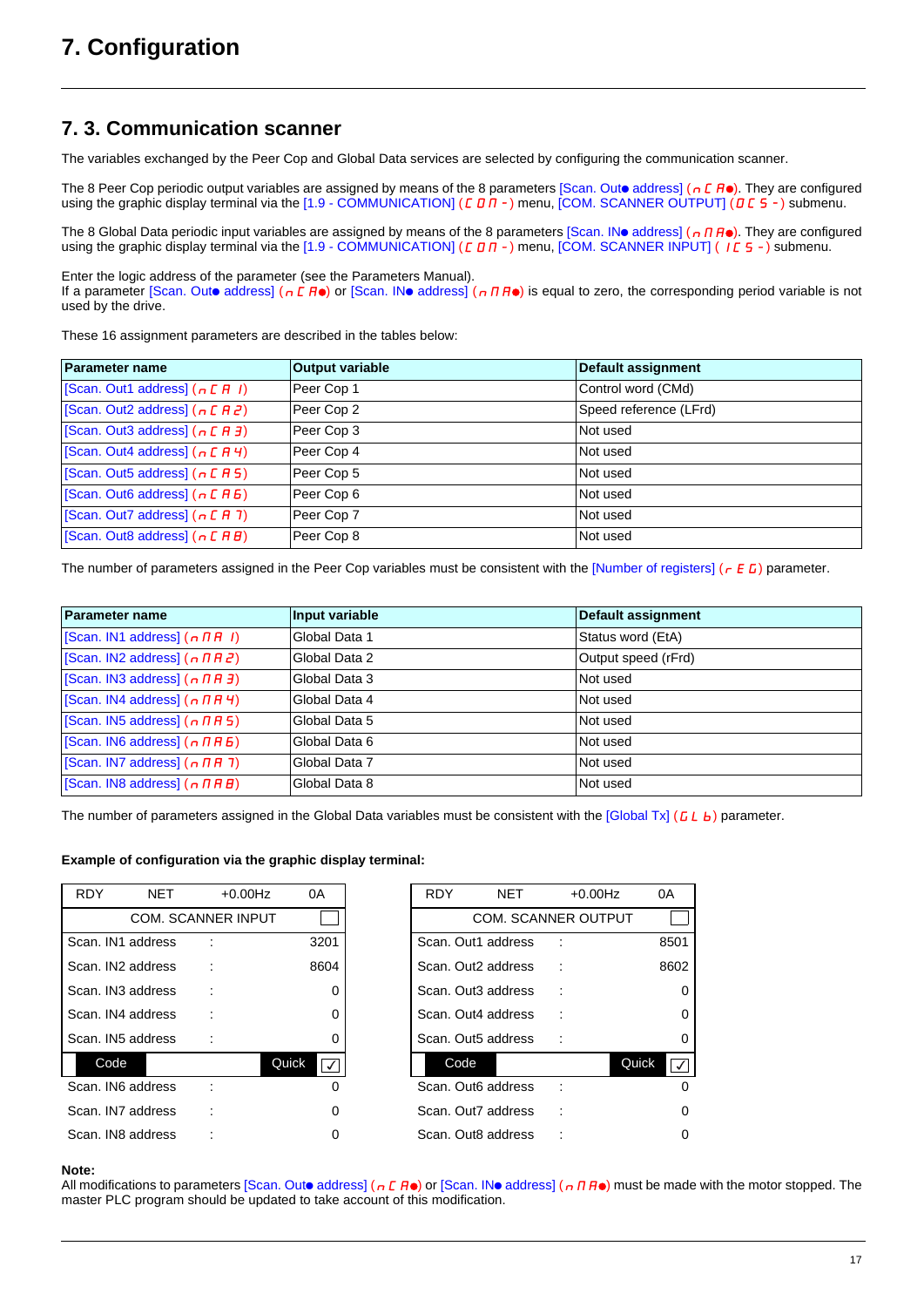### **Example of Peer Cop and Global Data configuration**

The following periodic Peer Cop et Global Data variables are to be configured:

| <b>Output variable</b> | <b>Parameter assigned</b> | Input variable | Parameter assigned     |
|------------------------|---------------------------|----------------|------------------------|
| Peer Cop 1             | Control word (CMd)        | Global Data 1  | Status word (EtA)      |
| Peer Cop 2             | Speed reference (LFrd)    | Global Data 2  | Output speed (rFrd)    |
| Peer Cop 3             | Acceleration (ACC)        | Global Data 3  | Speed reference befor  |
| Peer Cop 4             | Deceleration (dEC)        | Global Data 4  | Logic input map (IL1r) |
| Peer Cop 5             |                           | Global Data 5  | Physical image of ana  |
| Peer Cop 6             |                           | Global Data 6  | Physical image of ana  |
| Peer Cop 7             |                           | Global Data 7  |                        |
| Peer Cop 8             |                           | Global Data 8  |                        |
|                        |                           |                |                        |

| <b>itput variable</b> | <b>Parameter assigned</b> | Input variable | Parameter assigned                      |
|-----------------------|---------------------------|----------------|-----------------------------------------|
| Peer Cop 1            | Control word (CMd)        | Global Data 1  | Status word (EtA)                       |
| Peer Cop 2            | Speed reference (LFrd)    | Global Data 2  | Output speed (rFrd)                     |
| Peer Cop 3            | Acceleration (ACC)        | Global Data 3  | Speed reference before ramp (FrHd)      |
| Peer Cop 4            | Deceleration (dEC)        | Global Data 4  | Logic input map (IL1r)                  |
| Peer Cop 5            |                           | Global Data 5  | Physical image of analog input 1 (AI1C) |
| Peer Cop 6            |                           | Global Data 6  | Physical image of analog input 2 (AI2C) |
| Peer Cop 7            |                           | Global Data 7  |                                         |
| Peer Cop 8            |                           | Global Data 8  |                                         |

Configuration settings to be made:

| <b>Communication scanner</b><br>inputs | Parameter logic address | <b>Communication scanner</b><br>outputs     | Parameter logi |
|----------------------------------------|-------------------------|---------------------------------------------|----------------|
| [Scan. Out1 address] $(n E H I)$       | 8501                    | [Scan. IN1 address] $(n \nPi H)$            | 3201           |
| [Scan. Out2 address] $(n E H Z)$       | 8602                    | [Scan. IN2 address] $(n \Pi H Z)$           | 8604           |
| [Scan. Out3 address] $(n E H J)$       | 9001                    | [Scan. IN3 address] $(n \Pi H J)$           | 8605           |
| [Scan. Out4 address] $(n E H 4)$       | 9002                    | [Scan. IN4 address] $(n \Pi H 4)$           | 5202           |
| [Scan. Out5 address] $(n E H 5)$       | 0                       | [Scan. IN5 address] $(n \nmid \text{H } 5)$ | 5242           |
| [Scan. Out6 address] $(n E H B)$       | 0                       | [Scan. IN6 address] $(n \Pi H B)$           | 5243           |
| [Scan. Out7 address] $(n E H 7)$       | 0                       | [Scan. IN7 address] $(n \nmid n \nmid 7)$   | $\Omega$       |
| [Scan. Out8 address] $(n E H B)$       | 0                       | [Scan. IN8 address] $(n \Pi H B)$           | $\Omega$       |

| Parameter logic address | <b>Communication scanner</b><br>outputs           | <b>Parameter logic address</b> |
|-------------------------|---------------------------------------------------|--------------------------------|
| 8501                    | [Scan. IN1 address] $(n \nPi H)$                  | 3201                           |
| 8602                    | [Scan. IN2 address] $(n \Pi H Z)$                 | 8604                           |
| 9001                    | [Scan. IN3 address] $(n \Pi H J)$                 | 8605                           |
| 9002                    | [Scan. IN4 address] $(n \Pi H 4)$                 | 5202                           |
| 0                       | [Scan. IN5 address] $(n \nmid n \nmid 5)$         | 5242                           |
| $\Omega$                | [Scan. IN6 address] $(n \n  Pi B)$                | 5243                           |
| $\Omega$                | [Scan. IN7 address] $(n \nmid n \nmid 7)$         | 0                              |
| 0                       | [Scan. IN8 address] $(n \nmid \text{H} \text{H})$ | 0                              |

 $[Peer Cop]$   $(P \rightharpoonup C)$  =  $[Yes]$   $(Y \rightharpoonup G)$ 

[Number of registers]  $(r \mathbf{E} \mathbf{L}) = 4 (5, 6, 7)$  or 8 are also possible)

[Global Tx]  $(L L_b) = 6$  (7 and 8 are also possible)

[Command station]  $(L d_n)$  = PLC address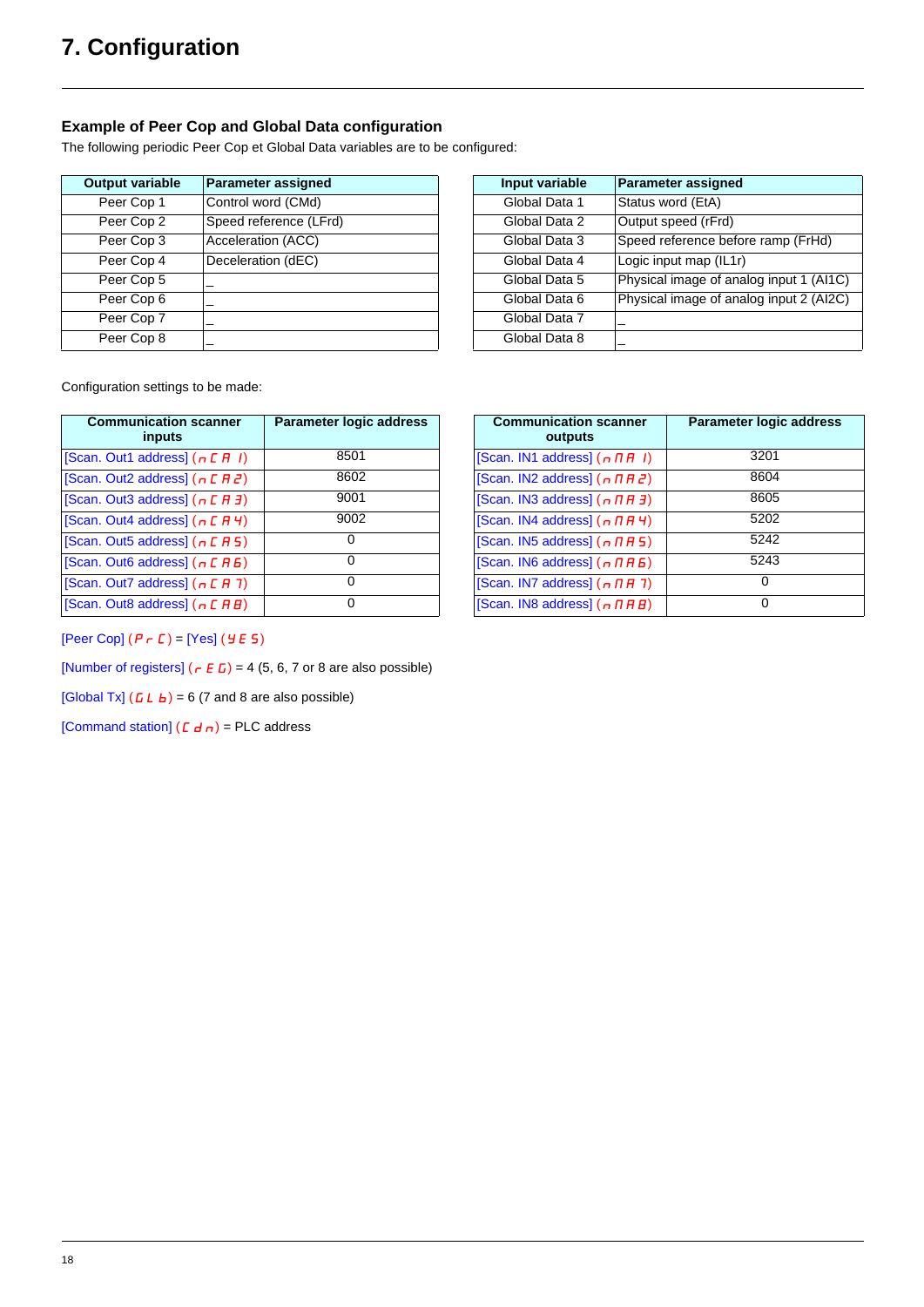## <span id="page-18-0"></span>**7. 4. Communication faults**

If the drive does not detect any traffic on the network for a predefined period of time (time out), a Modbus Plus fault is triggered.

The card interprets the following as losses of activity:

Configuration can be performed using the graphic display terminal or integrated display terminal via the [Network fault mgt]  $(L L)$ parameter in the  $[1.8 - \text{FAULT MANAGEMENT}]$  ( $\overrightarrow{FL} + \overrightarrow{L}$ ) menu

([COM. FAULT MANAGEMENT] (CLL-) submenu)..

- No token passing
- No Peer Cop update
- No Modbus messages

The "time out" can be set between 0.1 s and 60 s in the [Network time out]  $(E L P)$  parameter in the [1.9 COMMUNICATION]  $(E D R -)$ menu ([MODBUS PLUS] ( $\Pi$ b $P$ -) submenu) on the graphic display terminal or integrated display terminal. The default value is 10 s.

The response of the drive in the event of a Modbus Plus communication fault can also be configured.

| RDY               | NET                          | $+0.00$ Hz | 0Α        |
|-------------------|------------------------------|------------|-----------|
|                   | <b>COM. FAULT MANAGEMENT</b> |            |           |
| Network fault mgt |                              |            | Freewheel |
| CANopen fault mgt |                              |            | Freewheel |
| Modbus fault mgt  |                              |            | Freewheel |
|                   |                              |            |           |
|                   |                              |            |           |
| Code              |                              | Quick      |           |
|                   |                              |            |           |

The values of the [Network fault mgt] ( $CLL$ ) parameter, which trigger a drive fault [Com. network] ( $C \nmid F$ ), are:

| Value                                                  | <b>Meaning</b>                   |
|--------------------------------------------------------|----------------------------------|
| $ $ [Freewheel] ( $5$ $5$ )                            | Freewheel stop (factory setting) |
| [Ramp stop] $($ $\tau$ $\bar{H}$ $\bar{P}$ $)$         | Stop on ramp                     |
| [Fast stop] $(F 5 E)$                                  | Fast stop                        |
| $\vert$ [DC injection] ( $d \, \mathcal{L}$ <i>I</i> ) | DC injection stop                |

The values of the [Network fault mgt] ( $CLL$ ) parameter, which do not trigger a drive fault, are:

| Value                        | <b>Meaning</b>                                                                                                                           |
|------------------------------|------------------------------------------------------------------------------------------------------------------------------------------|
| [Ignore] $(n D)$             | Fault ignored                                                                                                                            |
| [Per STT] $(5E)$             | Stop according to configuration of $[Type of stop]$ (5 $E$ $E$ ).                                                                        |
| [fallback spd] $(L \ F \ F)$ | Switch to fallback speed, maintained as long as the fault is present and the run command is not disabled.                                |
| [Spd maint.] $(r L 5)$       | The drive maintains the speed at the time the fault occurred, as long as the fault persists and the run<br>command has not been removed. |

The fallback speed can be configured in the [1.8 – FAULT MANAGEMENT] (FLE-) menu using the [Fallback speed] (LFF) parameter.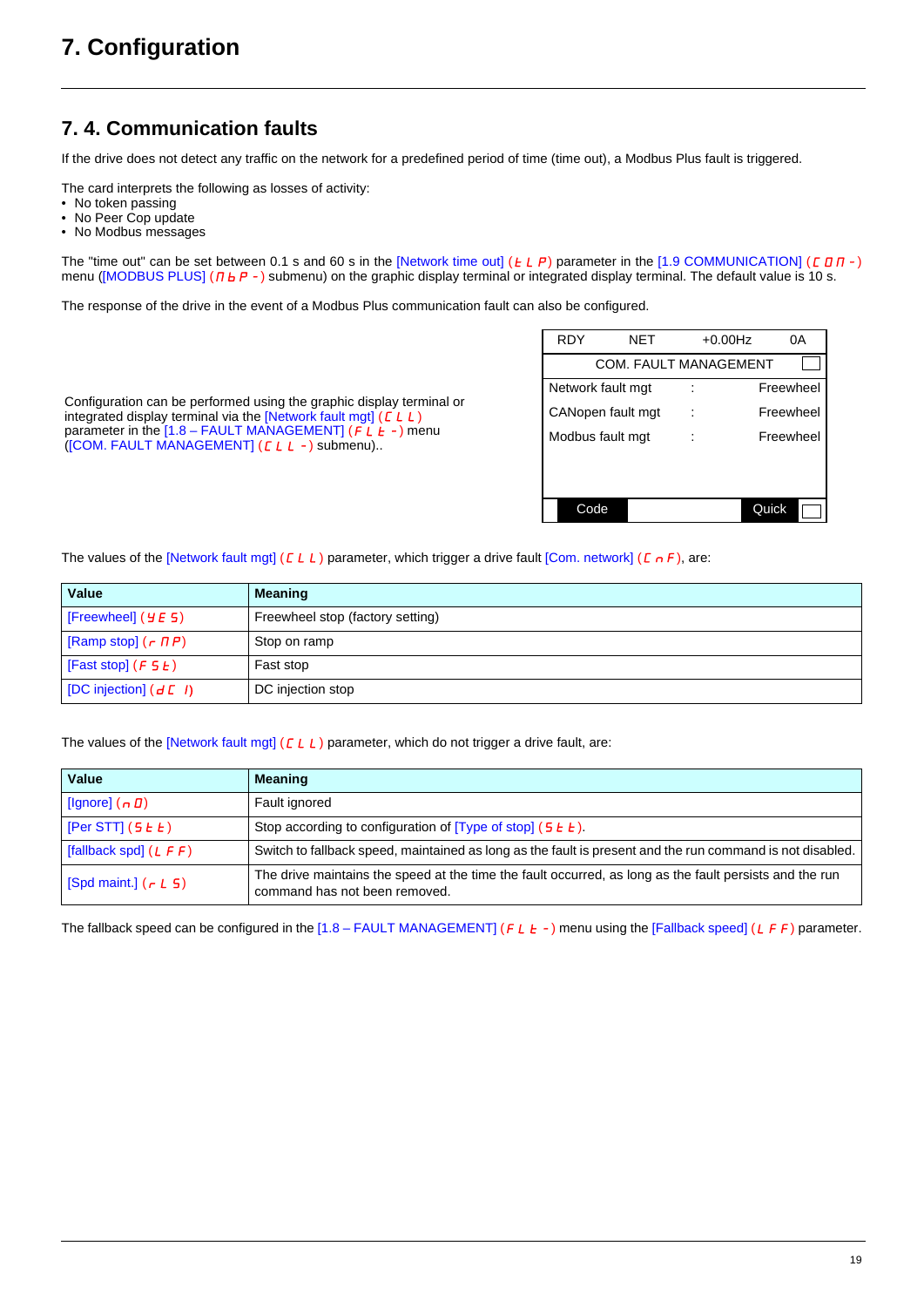## <span id="page-19-0"></span>**7. 5. Monitored parameters**

It is possible to select up to 4 parameters to display their values in the [1.2 - MONITORING] menu ([COMMUNICATION MAP] submenu) on the graphic display terminal.

The selection is made via the  $[6 - MONTOR CONFIG.]$  menu ( $[6.3 - CONFIG.$  COMM. MAP] submenu).

Each parameter [Address 1 select] ... [Address 4 select] can be used to choose the logic address of the parameter. Select an address of zero to disable the function.

In the example given here, the monitored words are:

- Parameter 1 = Motor current (LCr): Logic address 3204; signed decimal format
- Parameter 2 = Motor torque (Otr): logic address 3205; signed decimal format
- Parameter 3 = Last fault occurred (LFt): logic address 7121; hexadecimal format
- Disabled parameter: Address W0; default format: hexadecimal format

| <b>RDY</b>          | <b>NET</b> | $+0.00$ Hz             | 0А     |
|---------------------|------------|------------------------|--------|
|                     |            | 6.3 CONFIG. COMM. MAP. |        |
| Address 1 select    |            |                        | 3204   |
| <b>FORMAT1</b>      |            |                        | Signed |
| Address 2 select    |            |                        | 3205   |
| FORMAT <sub>2</sub> |            |                        | Signed |
| Address 3 select    |            |                        | 7121   |
| Code                |            |                        | Quick  |
| <b>FORMAT 3</b>     |            |                        | Hex    |
| Address 4 select    |            |                        | n      |
| FORMAT 4            |            |                        | Hex    |

One of the three display formats below can be assigned to each monitored word:

| Format           | Range            | <b>Terminal display</b> |
|------------------|------------------|-------------------------|
| Hexadecimal      | $0000$ FFFF      | [Hex]                   |
| Signed decimal   | l-32 767  32 767 | [Signed]                |
| Unsigned decimal | 065535           | [Unsigned]              |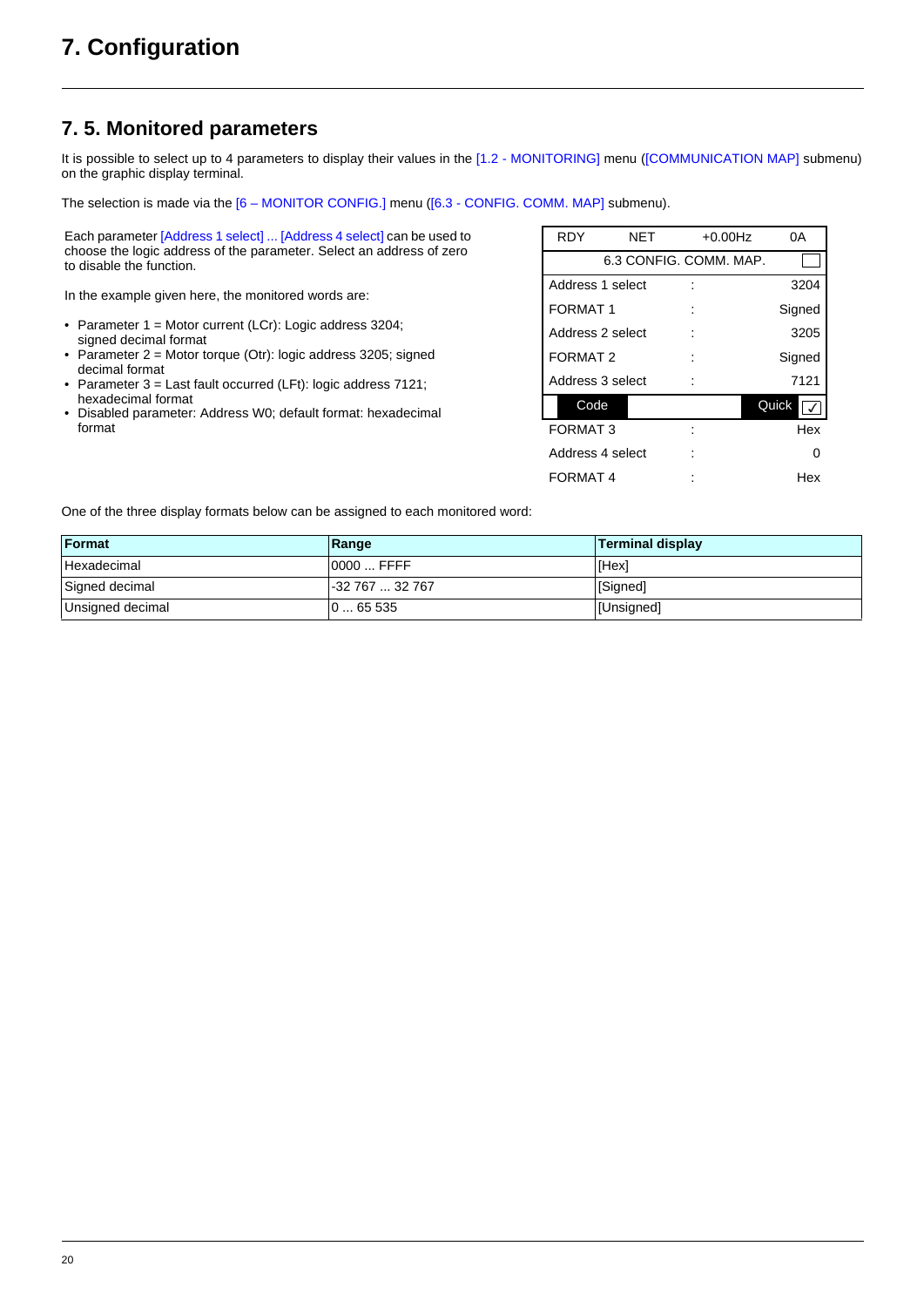## <span id="page-20-0"></span>**8. Diagnostics**

### <span id="page-20-1"></span>**8. 1. Checking the address**

On the graphic display terminal or integrated display terminal, check the address using the [Address] ( $H$  d r  $L$  ) parameter in the [1.9 - COMMUNICATION] ( $E$  D  $n$  -) menu, [MODBUS PLUS] ( $n$   $b$   $P$  -) submenu.

## <span id="page-20-2"></span>**8. 2. LEDs**

The Modbus Plus card features one LED in position 2.1, which is visible through the drive cover.



The following table gives the meaning of the various states of the LED:

| State of LED 2.1                       | <b>Meaning</b>                                                                                                                                                                                                                                                                                       |
|----------------------------------------|------------------------------------------------------------------------------------------------------------------------------------------------------------------------------------------------------------------------------------------------------------------------------------------------------|
| <b>Off</b>                             | Internal problem on the Modbus Plus card triggering an [internal com. link] $(1L \ F)$ fault.                                                                                                                                                                                                        |
| Flashing slowly<br>(1 flash/second)    | <b>MONITOR LINK</b><br>On power-up or on exiting "4 flashes followed by a pause" mode, the card monitors the network<br>and builds a table of nodes that are active and in receipt of a token.<br>After 8 seconds, the card will try to switch to normal mode state (indicated by 6 flashes/second). |
| Flashing quickly<br>(6 flashes/second) | <b>TOKEN OK</b><br>The token is circulating normally and the card is receiving it once per rotation.                                                                                                                                                                                                 |
| 2 flashes followed by a pause          | <b>NEVER GETTING TOKEN</b><br>The token is being circulated via other nodes without ever being received by the card.                                                                                                                                                                                 |
| 3 flashes followed by a pause          | <b>SOLE STATION</b><br>The network only comprises one node or the link has been lost.                                                                                                                                                                                                                |
| 4 flashes followed by a pause          | <b>DUPLICATE STATION</b><br>Another node is using the card's address.<br>This node is waiting to be reconfigured or waiting for the other node to be disconnected from the<br>network.                                                                                                               |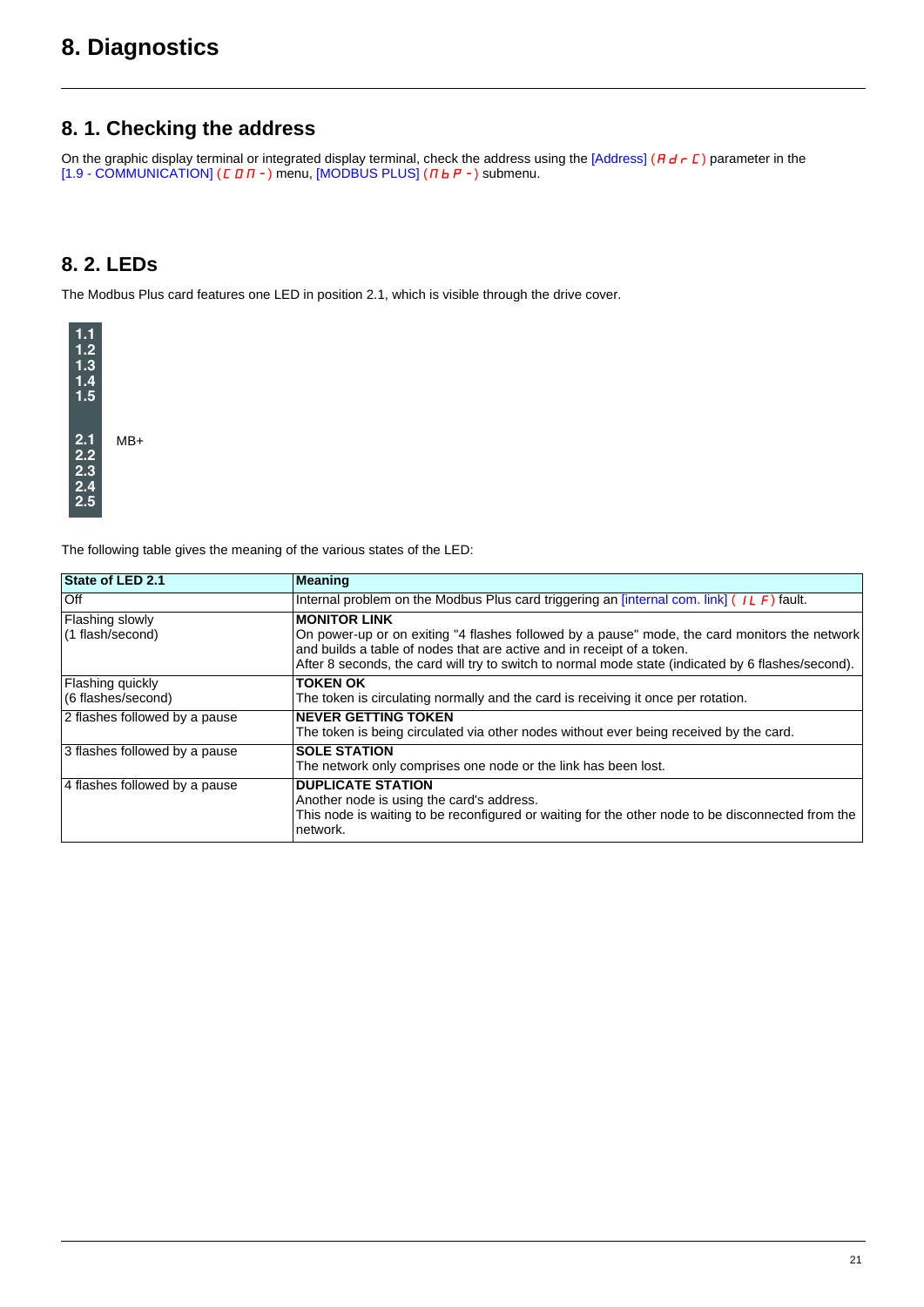## <span id="page-21-0"></span>**8. 3. Control - Signaling**

On the graphic display terminal only, the [1.2 - MONITORING] menu ([COMMUNICATION MAP] submenu) can be used to display control-signal diagnostic information between the drive and the Modbus Plus PLC:

| Active command channel                                                                                                |  |                        |                               |             |                       |
|-----------------------------------------------------------------------------------------------------------------------|--|------------------------|-------------------------------|-------------|-----------------------|
| Value of control word<br>used to control the drive<br>(hexadecimal format)                                            |  |                        |                               |             |                       |
| Active reference channel                                                                                              |  |                        |                               |             |                       |
| Value of frequency reference (unit 0.1 Hz)<br>used to control the drive                                               |  | <b>RUN</b>             | <b>NET</b>                    | $+50.00$ Hz | 80A                   |
|                                                                                                                       |  |                        | <b>COMMUNICATION MAP</b>      |             |                       |
| Value of status word                                                                                                  |  | <b>Command Channel</b> |                               |             | COM. CARD             |
| (hexadecimal format)                                                                                                  |  | Cmd value              |                               |             | $000F_{Hex}$          |
|                                                                                                                       |  | Active ref. channel    |                               |             | COM. CARD             |
| Values of the four monitored words selected by the user.<br>The address and display format of these parameters can be |  | Frequency ref.         |                               |             | 500.0 <sub>Hz</sub>   |
| configured in the [6 - MONITORING CONFIG.] menu,<br>[6.3 - COM. MAP CONFIG.] submenu                                  |  | Status word            |                               |             | 8627 <sub>Hex</sub>   |
| (see the "Configuration" section on page 20).                                                                         |  | Code                   |                               |             | Quick<br>$\checkmark$ |
| The value of a monitored word is equal to "-----" if:<br>- Monitoring is not activated                                |  | W3204                  |                               |             | 53                    |
| (address equal to W0)                                                                                                 |  | W3205                  |                               |             | 725                   |
| The parameter is protected<br>The parameter is not known (e.g., W3200)                                                |  | W7132                  |                               |             | $0000$ Hex            |
|                                                                                                                       |  | W <sub>0</sub>         |                               |             | "Hex                  |
| Global Data values                                                                                                    |  |                        | <b>COM. SCANNER INPUT MAP</b> |             |                       |
|                                                                                                                       |  |                        | COM SCAN OUTPUT MAP           |             |                       |
| Peer Cop values                                                                                                       |  |                        | <b>CMD. WORD IMAGE</b>        |             |                       |
|                                                                                                                       |  |                        | FREQ. REF. WORD MAP           |             |                       |
| Control word from Modbus Plus<br>[COM. card cmd.] $(L \Pi d \exists)$                                                 |  |                        | <b>MODBUS NETWORK DIAG</b>    |             |                       |
|                                                                                                                       |  | <b>MODBUS HMI DIAG</b> |                               |             |                       |
| Frequency reference from Modbus Plus                                                                                  |  | <b>CANopen MAP</b>     |                               |             |                       |
| [Com. card ref.] $(L F \rightharpoondown d)$                                                                          |  |                        | <b>PROG. CARD SCANNER</b>     |             |                       |
|                                                                                                                       |  |                        |                               |             |                       |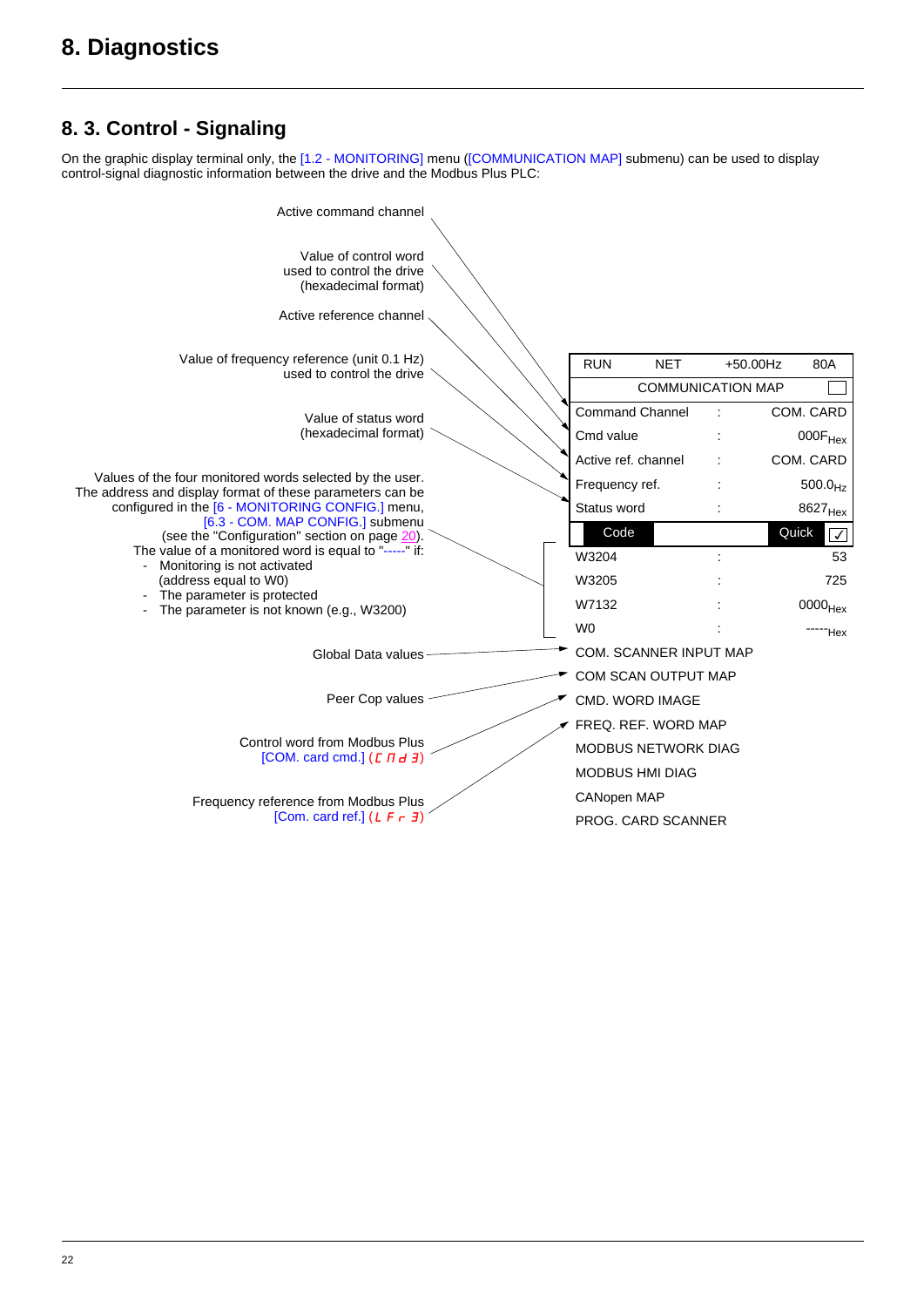### <span id="page-22-0"></span>**8. 4. Communication scanner**

On the graphic display terminal, in the  $[1.2 - MONITORING]$  (5  $UP -$ ) menu ([COMMUNICATION MAP] ( $C \Pi \Pi -$ ) submenu):

- The [COM. SCANNER INPUT MAP] (IS A-) submenu is used to display the value of the Global Data parameters: 8 communication scanner input parameters [Com Scan Ino val.] (NMo).
- The  $[COM SCAN OUTPUT MAP]$  ( $I 5 H -$ ) submenu is used to display the value of the Peer Cop parameters: 8 communication scanner output parameters [Com Scan Outo val.] (NCo).

| Input variable | <b>Scanner parameter</b>  | <b>Output variable</b> | <b>Scanner parameter</b>   |
|----------------|---------------------------|------------------------|----------------------------|
| Global Data 1  | [Com Scan In1 val.] (NM1) | Peer Cop 1             | [Com Scan Out1 val.] (NC1) |
| Global Data 2  | [Com Scan In2 val.] (NM2) | Peer Cop 2             | [Com Scan Out2 val.] (NC2) |
| Global Data 3  | [Com Scan In3 val.] (NM3) | Peer Cop 3             | [Com Scan Out3 val.] (NC3) |
| Global Data 4  | [Com Scan In4 val.] (NM4) | Peer Cop 4             | [Com Scan Out4 val.] (NC4) |
| Global Data 5  | [Com Scan In5 val.] (NM5) | Peer Cop 5             | [Com Scan Out5 val.] (NC5) |
| Global Data 6  | [Com Scan In6 val.] (NM6) | Peer Cop 6             | [Com Scan Out6 val.] (NC6) |
| Global Data 7  | [Com Scan In7 val.] (NM7) | Peer Cop 7             | [Com Scan Out7 val.] (NC7) |
| Global Data 8  | [Com Scan In8 val.] (NM8) | Peer Cop 8             | [Com Scan Out8 val.] (NC8) |

| <b>Output variable</b> | <b>Scanner parameter</b>   |
|------------------------|----------------------------|
| Peer Cop 1             | [Com Scan Out1 val.] (NC1) |
| Peer Cop 2             | [Com Scan Out2 val.] (NC2) |
| Peer Cop 3             | [Com Scan Out3 val.] (NC3) |
| Peer Cop 4             | [Com Scan Out4 val.] (NC4) |
| Peer Cop 5             | [Com Scan Out5 val.] (NC5) |
| Peer Cop 6             | [Com Scan Out6 val.] (NC6) |
| Peer Cop 7             | [Com Scan Out7 val.] (NC7) |
| Peer Cop 8             | [Com Scan Out8 val.] (NC8) |

Configuration of these periodic parameters is described in the "Configuration" section.

#### **Example:**

| <b>RUN</b>        | <b>NET</b> | +50.00Hz                      | 80A     | <b>RUN</b> | <b>NET</b>                 | $+50.00$ Hz | 80A                            |
|-------------------|------------|-------------------------------|---------|------------|----------------------------|-------------|--------------------------------|
|                   |            | <b>COM. SCANNER INPUT MAP</b> |         |            | <b>COM SCAN OUTPUT MAP</b> |             |                                |
| Com Scan In1 val. |            |                               | 34359   |            | Com Scan Out1 val.         |             |                                |
| Com Scan In2 val. |            |                               | 600     |            | Com Scan Out2 val.         |             | 598                            |
| Com Scan In3 val. |            |                               | 0       |            | Com Scan Out3 val.         | ÷           |                                |
| Com Scan In4 val. |            |                               | 0       |            | Com Scan Out4 val.         |             |                                |
| Com Scan In5 val. |            |                               | 0       |            | Com Scan Out5 val.         |             |                                |
| Code              |            | Quick                         | $\prec$ | Code       |                            |             | Quick<br>$\overline{\sqrt{2}}$ |
| Com Scan In6 val. |            |                               | 0       |            | Com Scan Out6 val.         |             |                                |
| Com Scan In7 val. |            |                               | 0       |            | Com Scan Out7 val.         |             |                                |
| Com Scan In8 val. |            |                               | 0       |            | Com Scan Out8 val.         |             |                                |

| <b>RUN</b> | NET                        | +50.00Hz |       | 80A |
|------------|----------------------------|----------|-------|-----|
|            | <b>COM SCAN OUTPUT MAP</b> |          |       |     |
|            | Com Scan Out1 val.         |          |       | 15  |
|            | Com Scan Out2 val.         |          |       | 598 |
|            | Com Scan Out3 val.         |          |       | 0   |
|            | Com Scan Out4 val.         |          |       | Ω   |
|            | Com Scan Out5 val.         |          |       | 0   |
| Code       |                            |          | Quick |     |
|            | Com Scan Out6 val.         |          |       |     |
|            | Com Scan Out7 val.         |          |       |     |
|            | Com Scan Out8 val.         |          |       |     |

In this example, only the first two parameters have been configured (default assignment).

|                                | $[Com Scan In1 val.]$ = $[34343]$ Status word = $34359$ = $16\#8637$ |               | Drivecom state "Operation enabled",<br>reverse operation, speed reached |
|--------------------------------|----------------------------------------------------------------------|---------------|-------------------------------------------------------------------------|
| $[Com Scan In2 val.] = [600]$  | Output speed $= 600$                                                 |               | 600 rpm                                                                 |
| [Com Scan Out1 val.] = $[15]$  | Control word = $15 = 16\#000F$                                       | $\rightarrow$ | "Enable operation" (Run) command                                        |
| [Com Scan Out2 val.] = $[598]$ | Speed reference $= 600$                                              |               | 598 rpm                                                                 |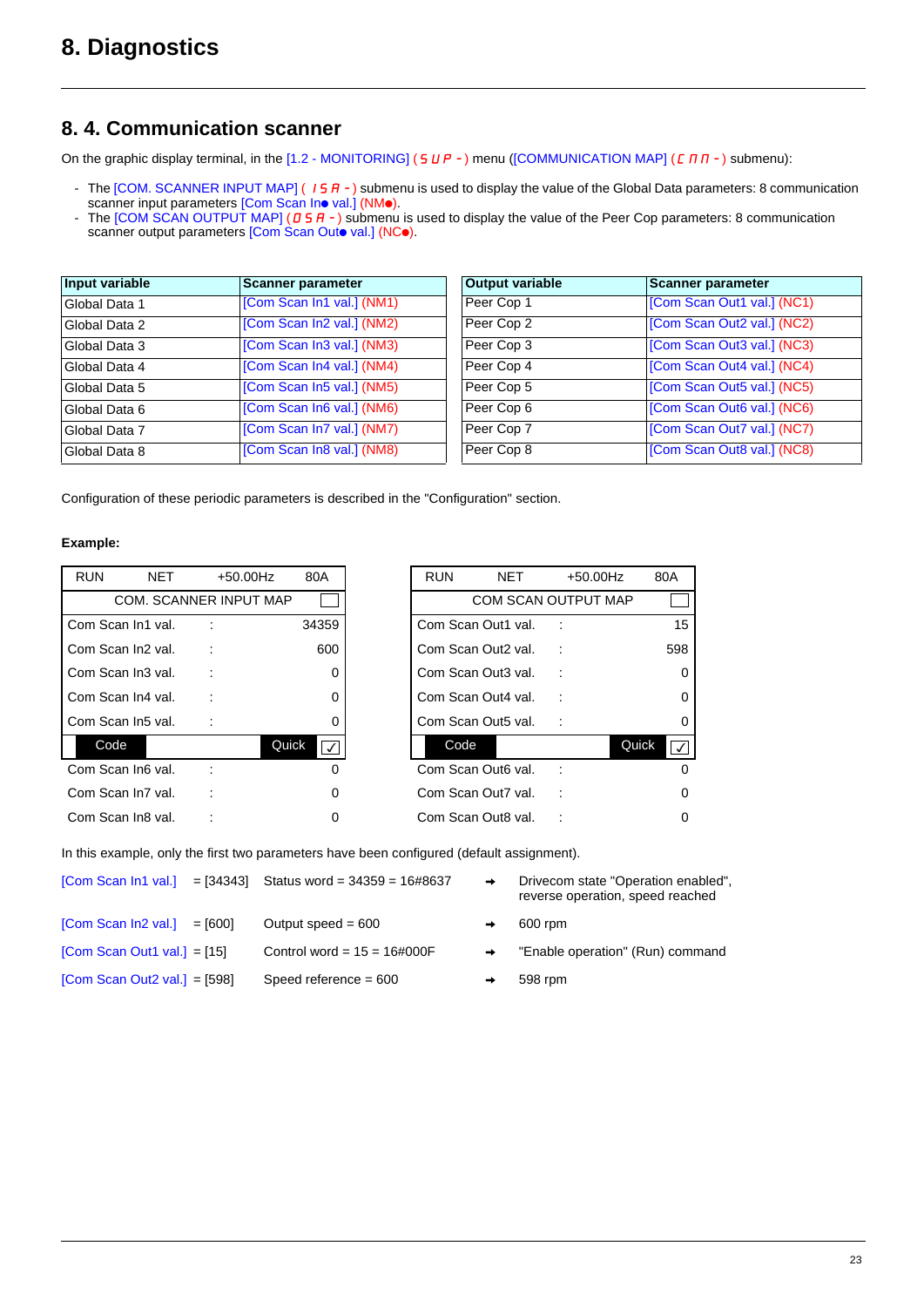## <span id="page-23-0"></span>**8. 5. Communication fault**

Modbus Plus faults are indicated by the LED on the Modbus Plus card.

In the factory configuration, if Modbus Plus is involved in the command or reference, a Modbus Plus fault will trigger a resettable drive fault [Com. network.] ( $\Gamma \cap F$ ) and initiate a freewheel stop.

The Parameters manual contains a detailed description of how to manage communication faults

- (see the "Communication monitoring" section).
- Following initialization (power-up), the drive checks that at least one command or reference parameter has been written for the first time by Modbus Plus.
- Then, if a communication fault occurs on Modbus Plus, the drive will react according to the configuration (fault, maintain, fallback, etc.).
- The response of the drive in the event of a Modbus Plus communication fault can be changed (see the Configuration section). Drive fault [Com. network] ( $\Gamma_{\Pi}F$ ) or [External fault com.] ( $E P F Z$ ) (freewheel stop, stop on ramp, fast stop or DC injection braking
	- stop)
	- No drive fault (stop, maintain, fallback)

The [Network fault] ( $\Gamma$   $\sigma$  F) parameter can be used to obtain more detailed information about the origin of the last [Com. network] ( $\Gamma$   $\sigma$  F) fault. It can be accessed on the graphic display terminal only, in the [1.10 DIAGNOSTICS] ( $\vec{a}$   $\vec{b}$  +  $\cdot$ ) menu, [MORE FAULT INFO]  $(HF I-)$  submenu.

| Value | <b>Description of the values of the [Network fault] (E <math>nF</math>) parameter</b> |
|-------|---------------------------------------------------------------------------------------|
|       | No fault                                                                              |
|       | Peer Cop time out                                                                     |
|       | Change from run to stop for a PLC sending Peer Cop data                               |
|       | Modbus message handling time out                                                      |

## <span id="page-23-1"></span>**8. 6. Card fault**

The  $[internal com. link]$  (ILF) fault appears when the following serious problems occur:

- Hardware fault on the Modbus Plus card
- Dialog fault between the Modbus Plus card and the drive

The response of the drive in the event of an [internal com. link] (ILF) fault cannot be configured, and the drive trips with a freewheel stop. This fault cannot be reset.

Two diagnostic parameters can be used to obtain more detailed information about the origin of the [internal com. link] (ILF) fault:

- [Internal link fault 1] (ILFI) if the fault has occurred on option card no. 1 (installed directly on the drive)
- [Internal link fault 2]  $(1)$   $(1)$   $\overrightarrow{P}$  if the fault has occurred on option card no. 2 (installed on option card no. 1)

The Modbus Plus card can be in position 1 or 2.

The [Internal link fault 1] (ILFI) and [Internal link fault 2] (ILFZ) parameters can only be accessed on the graphic display terminal in the  $[1.10$  DIAGNOSTICS] ( $dE-$ ) menu, [MORE FAULT INFO] ( $HF$   $I-$ ) submenu.

| Value           | <b>Description of the values of the [Internal link fault 1] (ILFI) and [Internal link fault 2] (ILFE) parameters</b> |
|-----------------|----------------------------------------------------------------------------------------------------------------------|
| $\mathbf 0$     | No fault                                                                                                             |
| 1               | Loss of internal communication with the drive                                                                        |
| $\overline{2}$  | Hardware fault detected                                                                                              |
| 3               | Error in the EEPROM checksum                                                                                         |
| 4               | Faulty EEPROM                                                                                                        |
| 5               | Faulty Flash memory                                                                                                  |
| 6               | Faulty RAM memory                                                                                                    |
| $\overline{7}$  | Faulty NVRAM memory                                                                                                  |
| 8               | Faulty analog input                                                                                                  |
| 9               | Faulty analog output                                                                                                 |
| 10 <sup>°</sup> | Faulty logic input                                                                                                   |
| 11              | Faulty logic output                                                                                                  |
| 101             | Unknown card                                                                                                         |
| 102             | Exchange problem on the drive internal bus                                                                           |
| 103             | Time out on the drive internal bus (500 ms)                                                                          |